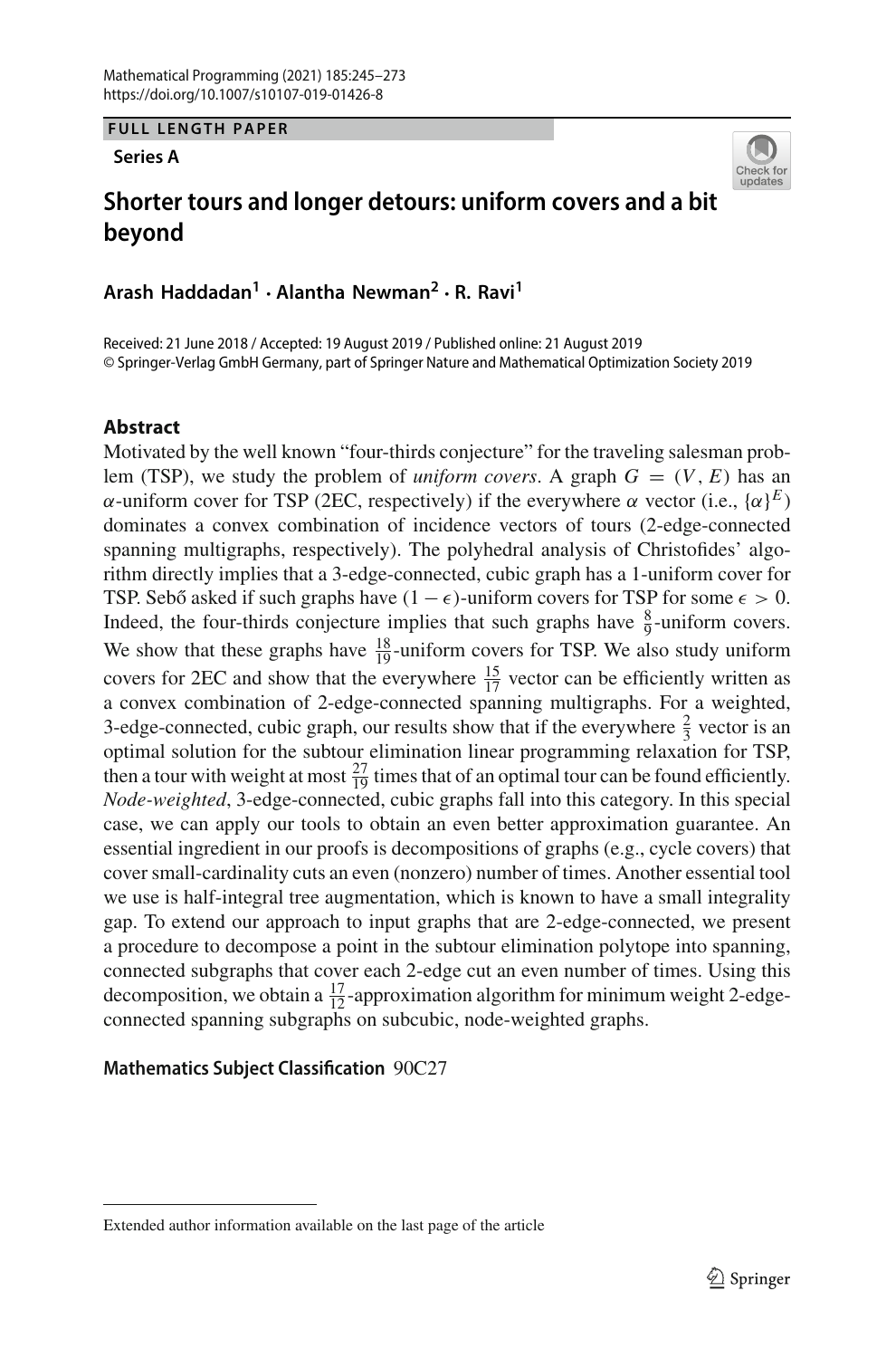## **1 Introduction**

The *traveling salesman problem (TSP)* and the minimum-weight *2-edge-connected spanning multigraph problem (2EC)* are two fundamental and well-studied problems in combinatorial optimization. A folklore conjecture sometimes tersely called the "four-thirds conjecture" (see, e.g.,  $[11,18]$  $[11,18]$ ) states that the optimal (integral) solution for the metric TSP is no more than  $\frac{4}{3}$  times the value of the subtour elimination linear programming relaxation. However, the best known approximation ratio for both TSP and 2EC currently stands at  $\frac{3}{2}$  [\[7](#page-27-2)[,14](#page-27-3)[,30](#page-28-0)[,31\]](#page-28-1). A recent spate of work has focused on the special case of *graph-TSP* when the underlying weights arise from hop distances in an undirected graph [\[6](#page-27-4)[,24](#page-28-2)[–26](#page-28-3)]. The current best ratio for this problem is  $\frac{7}{5}$  [\[29\]](#page-28-4). A parallel line of work has improved the ratio for 2EC in the unweighted case (commonly referred to as the 2-edge-connected spanning subgraph problem or *2ECSS* for short) and resulted in a  $\frac{4}{3}$ -approximation for this problem [\[2](#page-27-5)[,29](#page-28-4)]. So far, these new techniques have not been extended to more general metrics.

One approach to general metrics is via *convex combinations* of incidence vectors of tours that can be derived from solutions to the well-known *subtour elimination linear programming relaxation*, which we will refer to as  $\text{SUBTOUR}^=(G)$ . It is by now quite standard, but we invite the unfamiliar reader to visit Sect. [2.1](#page-5-1) for the formal definition. For a solution  $x \in SUBTOUR^=(G)$ , we use  $G_x = (V, E_x)$  to denote the graph  $G = (V, E)$  with edge set  $E_x \subseteq E$  restricted to the support of *x*. Goemans and Carr and Vempala showed that the four-thirds conjecture is equivalent to the following conjecture [\[11](#page-27-0)[,18](#page-27-1)].

<span id="page-1-0"></span>**Conjecture 1** *If*  $x \in \text{SUBTOUR}^=(G)$ *, the vector*  $\frac{4}{3}x$  *dominates a convex combination of tours in*  $G_r$ .

Based on a polyhedral analysis of Christofides' algorithm, we know that  $\frac{3}{2}x$  dominates a convex combination of tours in  $G_x$  [\[30](#page-28-0)[,31\]](#page-28-1); so far we cannot replace  $\frac{3}{2}$  with any smaller constant. Following the terminology of Boyd and Seb $\sigma$  [\[5\]](#page-27-6), for a graph  $G =$ 

 $(V, E)$  on *n* vertices, let the *everywhere r vector for* G, be the vector in  $\mathbb{R}^{\binom{V}{2}}$  that is r in all coordinates corresponding to edges of *G* and 0 in all other coordinates. Conjecture [1](#page-1-0) is closely related to the problem of *uniform covers*, which we now formally define.

**Definition 1** A graph *G* has an  $\alpha$ -uniform cover for TSP (2EC) if the everywhere  $\alpha$ vector for *G* dominates a convex combination of incidence vectors of tours (2-edgeconnected spanning multigraphs).

This close connection is described in Proposition [1.](#page-1-1) Proposition [1](#page-1-1) was observed by Carr and Vempala [\[11](#page-27-0)] but for completeness we provide a (quite straightforward) proof in Sect. [3.](#page-7-0)

<span id="page-1-1"></span>**Proposition 1** *The following statements are equivalent.*

(*a*) If *x* ∈ SUBTOUR<sup>=</sup>(*G*), the vector  $\frac{4}{3}$ *x* dominates a convex combination of tours in  $G<sub>x</sub>$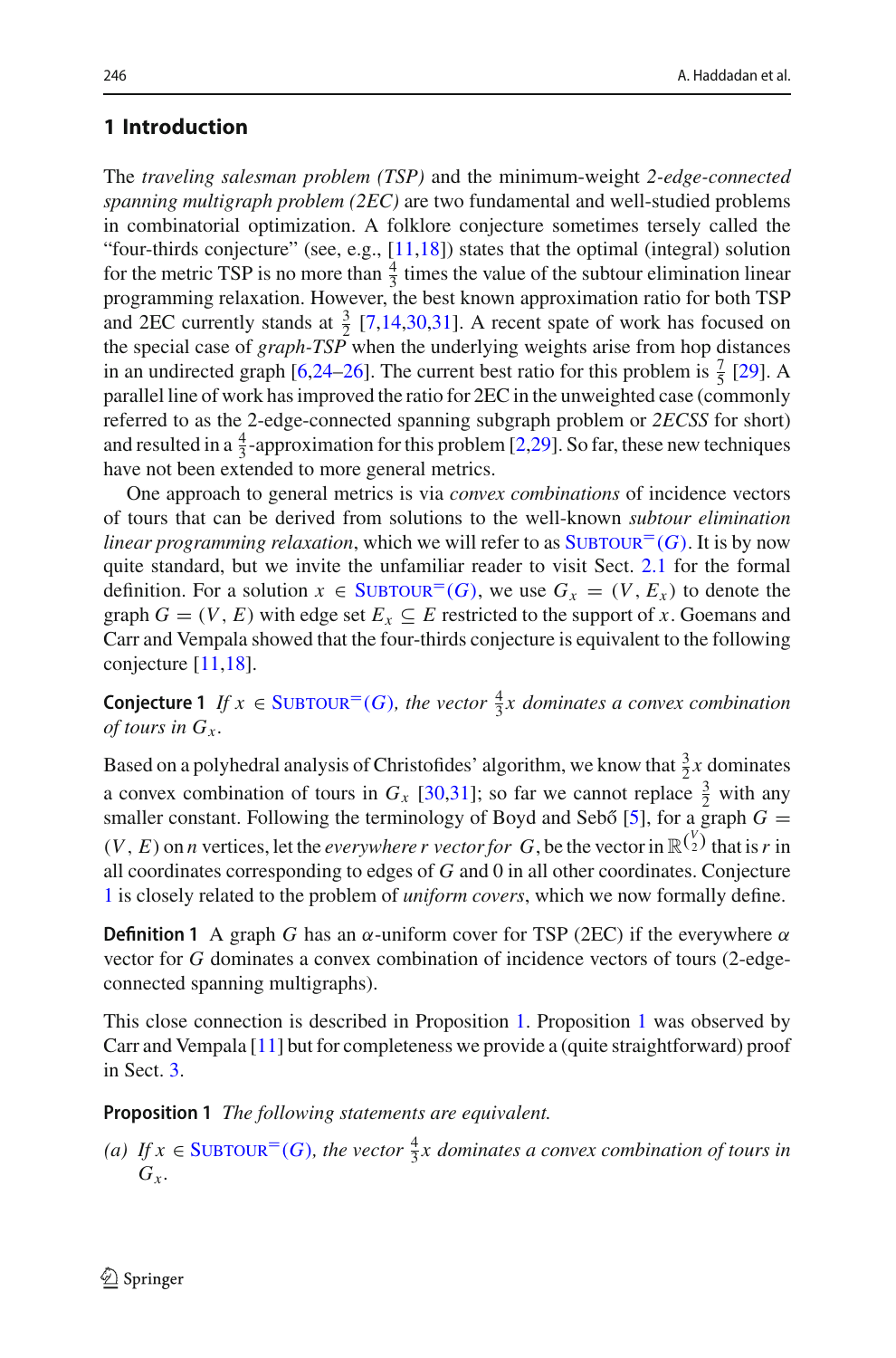*(b) For any positive integer k and an arbitrary k-edge-connected k-regular graph G,* the everywhere  $\frac{8}{3k}$  vector for G dominates a convex combination of tours in G.

The first interesting case is when  $k = 3$  (i.e., the case of 3-edge-connected, cubic graphs). Since the everywhere  $\frac{2}{3}$  vector for a 3-edge-connected, cubic graph *G* is in  $SUBTOUR<sup>=(G)</sup>$ , Sebő pointed out that the four-thirds conjecture implies that for a 3-edge-connected, cubic graph, the everywhere  $\frac{8}{9}$  vector dominates a convex combination of tours [\[27](#page-28-5)]. The following is therefore a relaxed version of Conjecture [1](#page-1-0) [\[5](#page-27-6)[,27](#page-28-5)].

<span id="page-2-3"></span>**Conjecture 2** Let  $G = (V, E)$  be a 3-edge-connected, cubic graph. The everywhere  $\frac{8}{9}$  vector for G dominates a convex combination of tours of G.

For such graphs, the everywhere 1 vector does indeed dominate a convex combination of tours, which can be shown via the aforementioned polyhedral proof of Christofides' algorithm by Wolsey [\[30](#page-28-0)[,31\]](#page-28-1). In other words, a 3-edge-connected, cubic graph has a 1-uniform cover. Sebő [\[27](#page-28-5)] asked if this bound can be improved: Does a 3-edge-connected, cubic graph have a  $(1-\epsilon)$ -uniform cover (for some small constant  $\epsilon$ )? For the special class of 3-edge-connected, cubic graphs that are also Hamiltonian, Boyd and Sebő show that the everywhere  $\frac{6}{7}$  vector for *G* dominates a convex combi-nation of tours [\[5\]](#page-27-6). We give an affirmative answer to Sebő's question and improve this factor from 1 to  $\frac{18}{19}$  for *all* 3-edge-connected, cubic graphs.<sup>1</sup>

<span id="page-2-1"></span>**Theorem 1** *Let*  $G = (V, E)$  *be a 3-edge-connected, cubic graph. The everywhere*  $\frac{18}{19}$ *vector for G dominates a convex combination of tours of G and this convex combination can be found in polynomial time.*

The same question can be posed replacing tours with 2-edge-connected spanning multigraphs: for an arbitrary positive integer *k* and an arbitrary *k*-edge-connected *k*-regular graph *G*, can the everywhere  $\alpha_k$  vector be decomposed into a convex combination of 2-edge-connected spanning multigraphs? For general *k*, the best-known factor for this question (as in the case for tours) is  $\alpha_k = \frac{3}{k}$ , which can be obtained via the polyhedral proof of Christofides' algorithm [\[31\]](#page-28-1). For special cases, however, better factors are known. For  $k = 4$ , Carr and Ravi showed that the everywhere  $\frac{2}{3}$ vector can be decomposed into a convex combination of 2-edge-connected spanning multigraphs [\[10](#page-27-7)]. Their proof is constructive but is not guaranteed to run in polynomial time.

For a 3-edge-connected, cubic graph (i.e., the case  $k = 3$ ), Boyd and Legault showed that the everywhere  $\frac{4}{5}$  vector can be written as a convex combination of 2edge-connected spanning multigraphs [\[4\]](#page-27-8). This factor was subsequently improved to  $\frac{7}{9}$  by Legault [\[22\]](#page-27-9). These convex combinations are a key ingredient for a related result on *half-triangle graphs* [\[4\]](#page-27-8). Both the factors  $\frac{4}{5}$  and  $\frac{7}{9}$  are obtained via constructive procedures that are not shown to run in polynomial time. In this paper, we show that for a 3-edge-connected, cubic graph, there is a polynomial-time algorithm to write the everywhere  $\frac{15}{17}$  vector as a convex combination of 2-edge-connected spanning multigraphs.

<span id="page-2-2"></span><span id="page-2-0"></span><sup>&</sup>lt;sup>1</sup> Applying Theorem 2.3 from [\[4](#page-27-8)], we note that this theorem applies to all 3-edge-connected (i.e., possibly noncubic) graphs.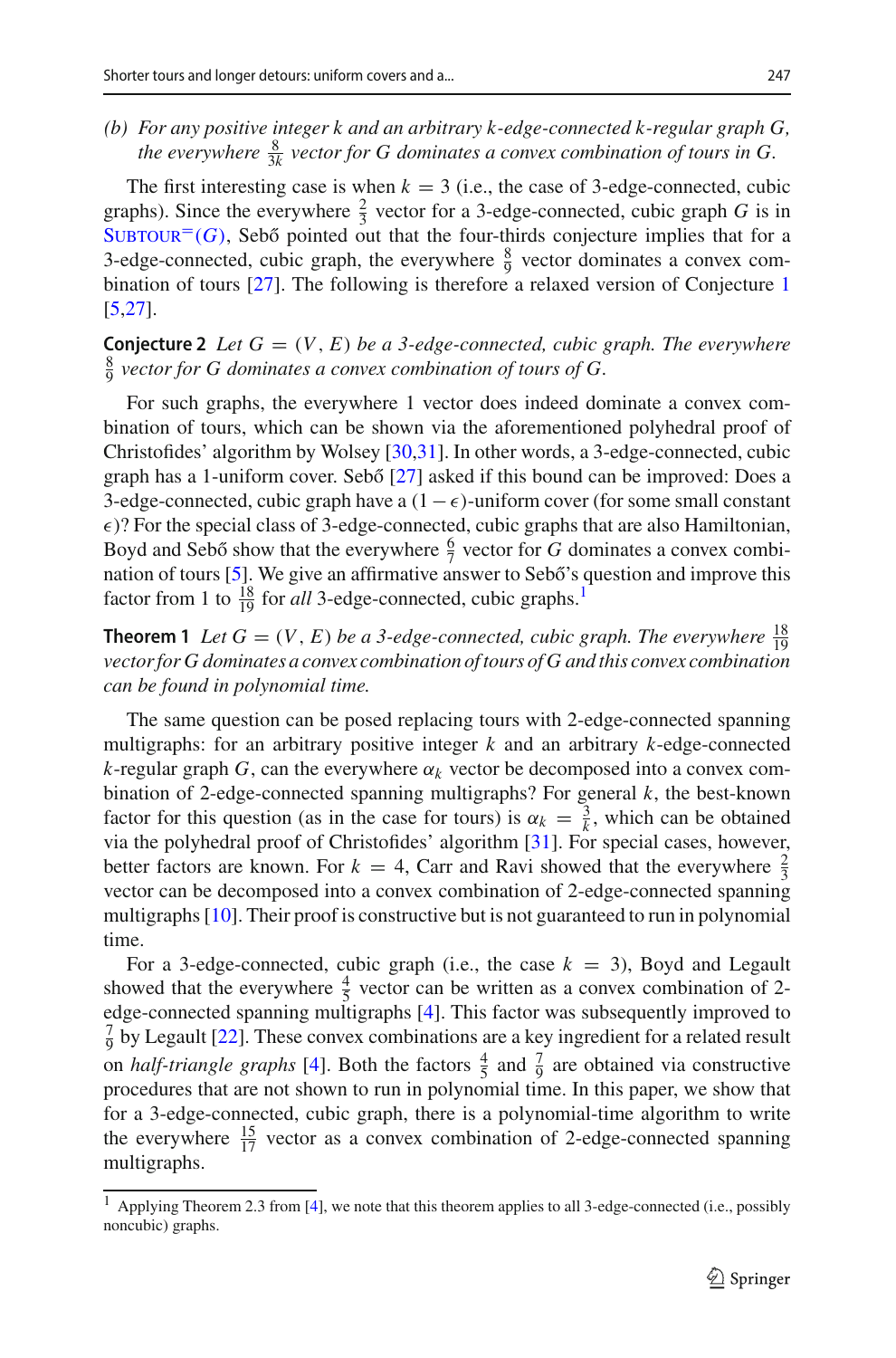**Theorem 2** *Let*  $G = (V, E)$  *be a 3-edge-connected, cubic graph. The everywhere*  $\frac{15}{17}$ *vector for G dominates a convex combination of 2-edge-connected spanning multigraphs of G and this convex combination can be found in polynomial time.*

One implication of Theorem [1](#page-2-1) is that for a weighted, 3-edge-connected, cubic graph for which the everywhere  $\frac{2}{3}$  vector is an optimal solution for SUBTOUR<sup>=</sup>(*G*), we can achieve an approximation ratio of  $\frac{27}{19}$  for TSP, which improves over the approximation factor of Christofides' algorithm for these graphs.<sup>2</sup> A natural class of such graphs are 3-edge-connected, cubic, *node-weighted* graphs. In the *node-weight metric*, each vertex of an undirected graph is assigned a positive integer weight; the weight of an edge is the sum of the weights of its two endpoints. (The node-weight metric is an intermediate class between weighted and unweighted graphs for studying the TSP and has been previously studied by Frank  $[15]$  $[15]$ .) In fact, we show that using some of the same tools applied to the uniform cover problems, we can prove the following improved approximation ratio for such graphs.

<span id="page-3-1"></span>**Theorem 3** *There is a*  $\frac{7}{5}$ -approximation algorithm for TSP on node-weighted, 3-edge*connected, cubic graphs.*

Similarly, Theorem [2](#page-2-2) implies that for a weighted, 3-edge-connected, cubic graph for which the everywhere  $\frac{2}{3}$  vector is an optimal solution for SUBTOUR<sup>=</sup>(*G*), we can obtain an approximation ratio of  $\frac{45}{34}$  for 2EC, which improves upon the best-known approximation factor for such graphs derived from Christofides' algorithm.We explore this problem further when the input graph is no longer 3-edge-connected and prove the following theorem for subcubic, node-weighted graphs.

<span id="page-3-2"></span>**Theorem 4** If G is a node-weighted, subcubic graph, then there exists a  $\frac{17}{12}$ *approximation for 2EC on G.*

#### **1.1 Outline and organization**

In Sect. [2,](#page-4-0) after stating some basic notation, we formally present the tools we use to prove our main theorems. The first tool, presented in Sect. [2.2,](#page-6-0) is an efficient algorithm by Boyd, Iwata and Takazawa to find a cycle cover that covers all 3- and 4-edge cuts in a bridgeless, cubic graph [\[3\]](#page-27-11). This is an essential tool in the proofs of Theorems [1,](#page-2-1) [2](#page-2-2) and [3.](#page-3-1)

In Sect. [2.3,](#page-6-1) we present a key tool for proving Theorems [2](#page-2-2) and [4,](#page-3-2) which is a theorem by Cheriyan, Jordán and Ravi proving a small integrality gap for the halfintegral 1-cover problem [\[8](#page-27-12)]. The 1-cover problem generalizes the tree augmentation problem: given a connected subgraph *S*, the goal is to find an additional subset of edges (from the edges not in the subgraph *S*) to make *S* 2-edge-connected. The best-known approximation factor for this problem is 2 [\[13](#page-27-13)], but when the solution is half-integral,

<span id="page-3-0"></span><sup>2</sup> We remark that characterizing instances by their optimal LP solutions is how classes of fundamental points are defined. Incidentally, many fundamental classes of TSP and 2EC extreme points are either cubic or subcubic [\[1](#page-27-14)[,10](#page-27-7)[,11](#page-27-0)].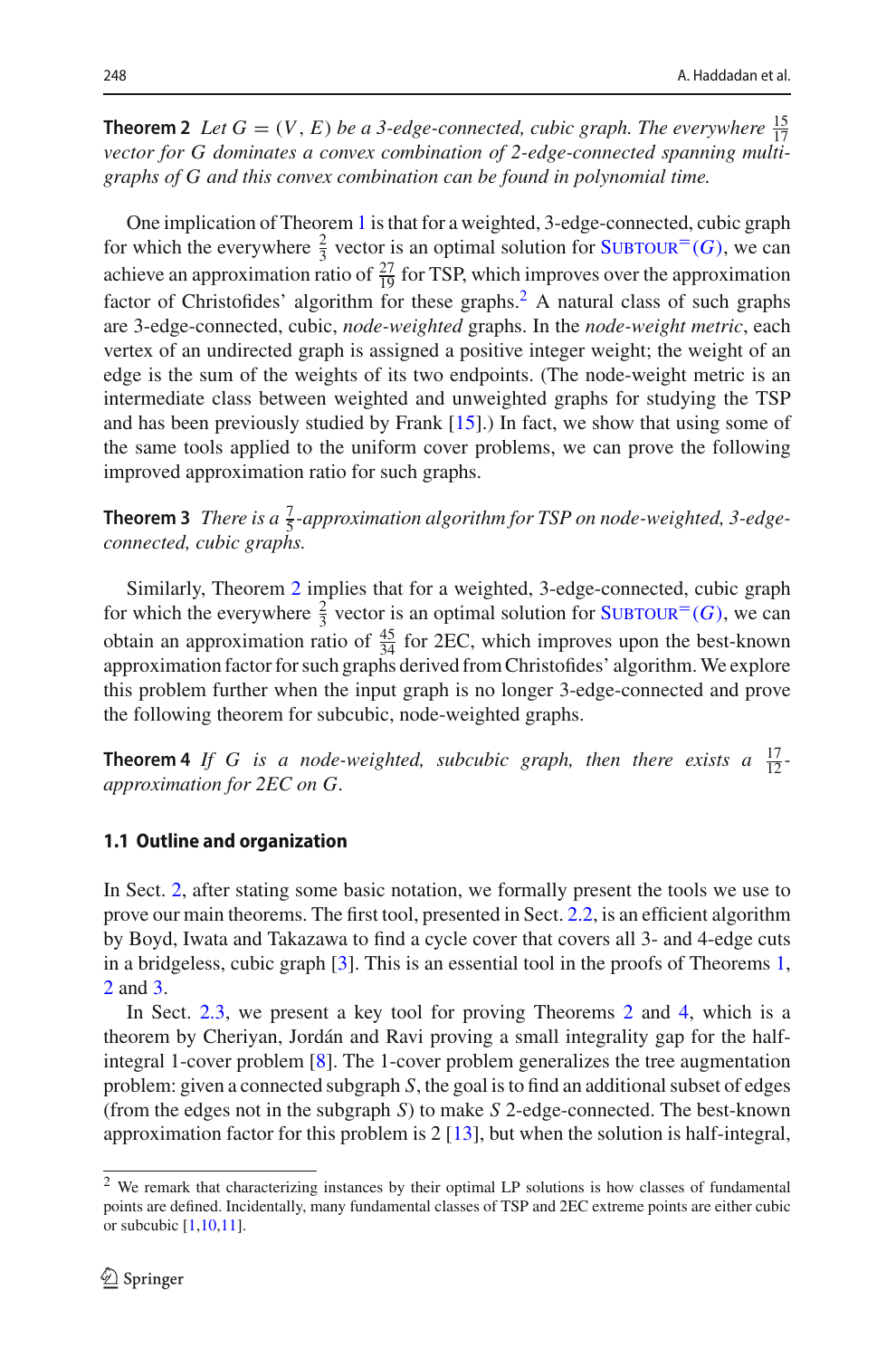there is a  $\frac{4}{3}$ -approximation [\[8](#page-27-12)]. This latter result has been generalized by Iglesias and Ravi [\[19](#page-27-15)].

In Sect. [3,](#page-7-0) we show how to apply these tools to prove our main theorems on uniform covers, which we introduced and motivated in the introduction. In Sect. [4,](#page-13-0) we show how to apply these tools to go beyond the approximation guarantee obtained via uniform covers and present several applications to connectivity problems on node-weighted, 3-edge-connected, cubic graphs. In addition to Theorem [3,](#page-3-1) we present a  $\frac{13}{10}$ approximation algorithm for 2EC in cubic, 3-edge-connected graphs. This improves the approximation ratio of  $\frac{3}{2}$  for this problem that follows from Christofides' algorithm. A natural question is if we can extend these results to graphs that are 2-edge-connected and either cubic or subcubic.

Extending our approach to input graphs that are 2-edge-connected necessitates finding methods for covering 2-edge cuts. In Sect. [4.2,](#page-15-0) we present a procedure to decompose a solution for the subtour elimination linear program into spanning, connected sub(multi)graphs that cover each 2-edge cut an even (nonzero) number of times. In Sect. [4.3.1,](#page-20-0) we demonstrate an application of this decomposition theorem for TSP on node-weighted, cubic graphs; we show that an algorithm similar to that of Christofides has an approximation factor better than  $\frac{3}{2}$  when the weight of an optimal subtour solution is strictly larger than twice the sum of the node weights. In Sect. [4.3.2,](#page-24-0) we give another application of our decomposition theorem, which allows us to (again) apply the aforementioned theorem of Cheriyan, Jordán and Ravi and augment these spanning multigraphs with half-integral tree augmentations. Combining this with ideas from Sect. [4.3.1,](#page-20-0) we prove Theorem [4.](#page-3-2)

### <span id="page-4-0"></span>**2 Preliminaries and tools**

In the remainder of this paper,  $G = (V, E)$  denotes a weighted graph and  $w(e)$  denotes the weight of edge  $e \in E$ . We can assume that *G* is 2-vertex-connected (e.g., applying Lemma 2.1 from [\[24](#page-28-2)]). Graph *G* is node-weighted if there is a function  $f: V \to \mathbb{R}^+$ such that for each  $e = uv \in E$ , we have  $w(e) = f(v) + f(u)$ . In this case, we say *G* is node-weighted with node-weight function  $f$ . Denote by  $w(E)$  the total edge weight:  $\sum_{e \in E} w(e)$ . For ease of notation let  $n = |V|$ . For vectors  $a, b \in \mathbb{R}^m$  we say *a* dominates *b* if  $a_i \geq b_i$  in each coordinate  $i \in \{1, \ldots, m\}.$ 

We will work with multisets of edges of *G*. For a multisubset *F* of *E*, the submultigraph induced by *F* (henceforth referred to simply as a multigraph) is a graph that has the same number of copies of each edge as in  $F$ . For a positive integer  $t$ , the multiset *t* · *F* is the multiset that contains *t* copies of each element in *F*. For multisets *F* and *F*<sup>'</sup>, we denote by  $F \cup F'$  the multiset that contains as many copies of each edge as those in *F* plus those in *F*'. For a multiset *F* and edge  $e \in F$ , we denote by  $F - e$  the multiset that results from removing a single copy of  $e$  from  $F$ . By  $F + e$ , we denote the multiset that results from adding a single copy of *e* to *F*. For a multiset of edges (or a multigraph) *F* the summand  $\sum_{e \in F} w(e)$  counts each edge  $e \in F$  as many times as it appears in the multiset *F*.

A multigraph *F* of *G* is a tour if the vertex set of *F* spans *V*, *F* is connected, and every vertex in *F* has even degree. For the sake of brevity, we henceforth use the term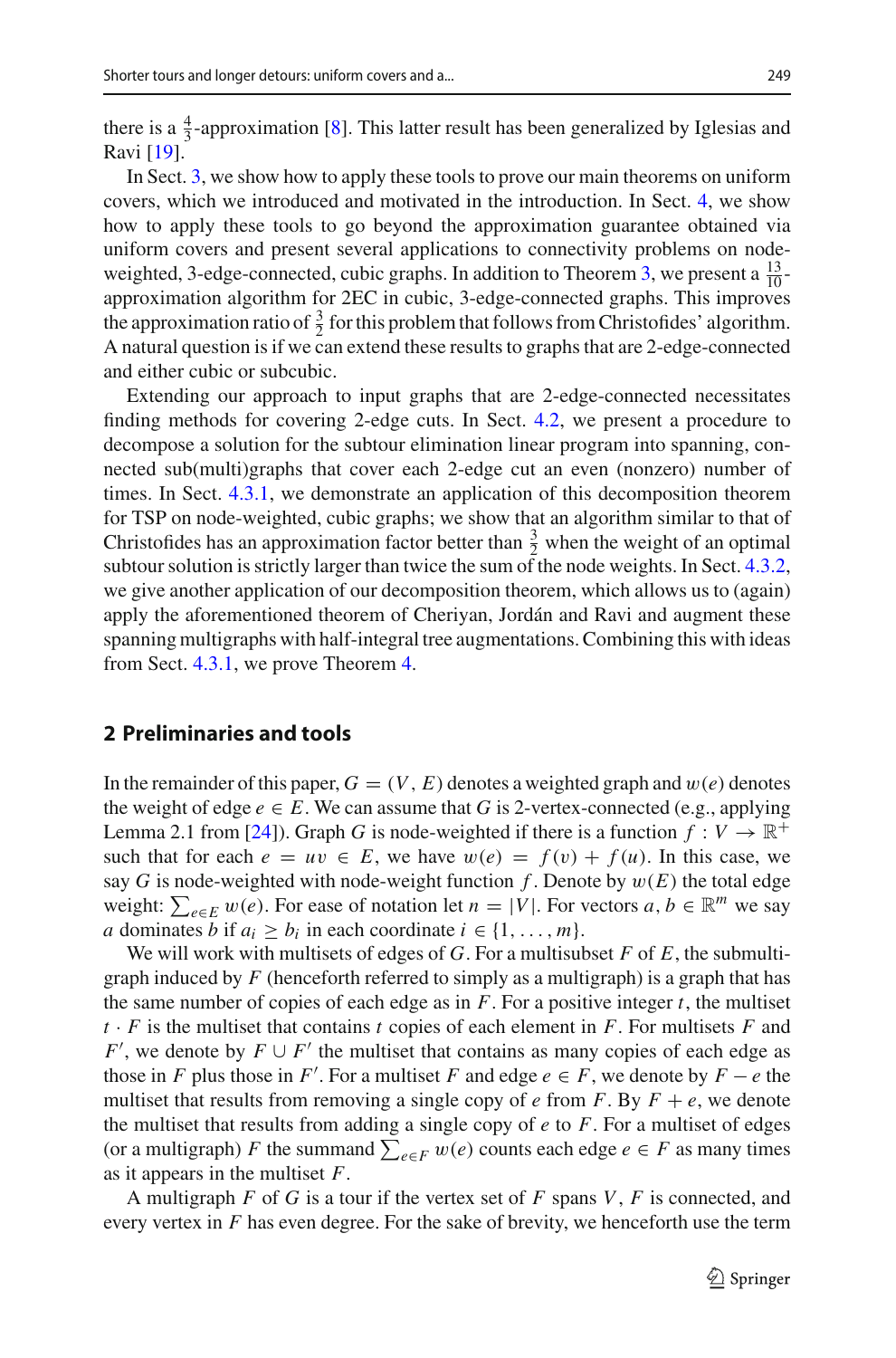2-edge-connected multigraph of *G* to refer to a 2-edge-connected *spanning* multigraph (i.e., a multigraph that spans all the vertices of *G*). For a subset of edges  $S \subseteq E$ , the graph *G*/*S* is the graph obtained from *G* by contracting the edges in *S* (and deleting self-loops). For a subset *S* of vertices of *G* let  $\delta(S) \subset E$  denote the edges crossing the cut  $(S, V \setminus S)$ .

#### <span id="page-5-1"></span>**2.1 Subtour elimination linear program**

Consider a (not necessarily complete) weighted graph  $G = (V, E)$  with edge weights  $w(e)$  for  $e \in E$ . The output of TSP and 2EC on input graph G is a minimum weight tour and a minimum weight 2-edge connected multigraph of *G*, respectively. The following relaxation provides a lower bound on the weight of an optimal solution for both problems.

<span id="page-5-2"></span>
$$
z_G = \min \sum_{e \in E} w(e)x_e
$$
  

$$
x(\delta(S)) \ge 2 \quad \text{for } \emptyset \subset S \subset V \quad (\text{SUBTOUR}(G))
$$
  

$$
x_e \ge 0 \quad \text{for } e \in E.
$$

The *metric completion of G* is the complete graph *Gmet* on the vertex set of *G* such that for  $u, v \in V$  the weight of the *uv* edge in  $G^{met}$  is the weight of the shortest path between *u* and v in *G*. Clearly, these weights obey the triangle inequality. TSP on *G* is equivalent to finding a minimum weight tour in *Gmet* . Since *Gmet* contains a minimum weight tour that is a Hamilton cycle, the following degree constraints are valid and yield the following seemingly stronger lower bound for TSP.

<span id="page-5-0"></span>
$$
z_{G^{met}} = \min \sum_{u,v \in V} w(uv) x_{uv}
$$
  

$$
\sum_{u \in S, v \notin S} x_{uv} \ge 2 \quad \text{for } \emptyset \subset S \subset V \quad (\text{SUBTOUR}=(G))
$$
  

$$
\sum_{v \in V \setminus \{u\}} x_{uv} = 2 \quad \text{for } u \in V
$$
  

$$
x_{uv} \ge 0 \quad \text{for } u, v \in V.
$$

Note that in the above formulation, edges *uv* and *vu* are the same, so  $x_{uv}$  and  $x_{vu}$ represent the same variable. Cunningham showed that the bounds  $z_G$  and  $z_{G^{met}}$  are in fact equal [\[16](#page-27-16)[,23\]](#page-28-6). For a solution  $x \in$  SUBTOUR<sup>=</sup>(*G*) let  $G_x = (V, E_x)$ , where  $E_x = \{uv : u, v \in V \text{ and } x_{uv} > 0\}.$ 

<span id="page-5-3"></span>We will frequently use the following well-known fact [\[17\]](#page-27-17).

**Fact 1** *Any point*  $x \in SUBTOUR(G)$  *dominates a convex combination of spanning trees, which can be found efficiently.*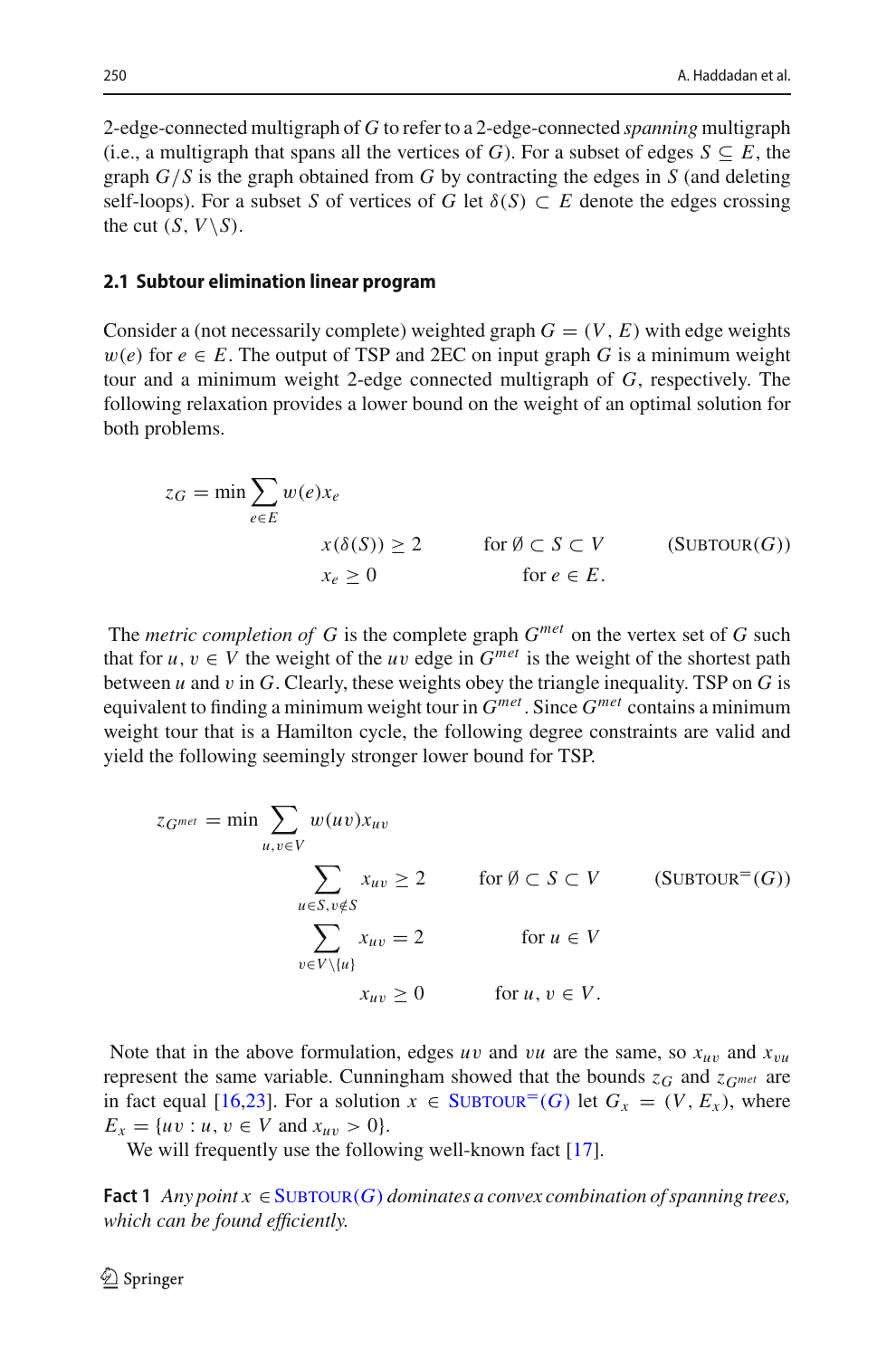#### <span id="page-6-0"></span>**2.2 Cycle covers covering all 3- and 4-edge cuts**

We now present one of our main tools for proving Theorems [1](#page-2-1) and [2.](#page-2-2) Given a graph  $G = (V, E)$ , a *cycle cover* (also known as a 2-factor) of G is a collection of vertex disjoint cycles whose vertex sets partition *V*. Cycle covers have been extensively studied in the area of matching theory and have been also used to obtain approximation algorithms for TSP.

Kaiser and Škrekovski [\[21\]](#page-27-18) proved that every bridgeless, cubic graph has a cycle cover that covers all 3-edge and 4-edge cuts of the graph. Their proof is not algorithmic and an efficient, constructive version was given by Boyd, Iwata and Takazawa [\[3\]](#page-27-11).

<span id="page-6-4"></span>**Theorem 5** (Boyd et al. [\[3](#page-27-11)]) *Let G be a bridgeless, cubic graph. Then there is an algorithm whose running time is polynomial in the size of G that finds a cycle cover of G covering every 3-edge and 4-edge cut of G.*

<span id="page-6-2"></span>A straightforward observation is the following.

**Observation 1** *Let G be a 3-edge-connected, cubic graph. Let C be a cycle cover that covers 3-edge cuts and 4-edge cuts in the graph. Then G*/*C is a 5-edge-connected multigraph.*

<span id="page-6-3"></span>Cubic, bipartite graphs exhibit even more structure, allowing for a stronger corollary.

**Observation 2** *Let G be a cubic, bipartite graph. Let C be a cycle cover of G. Then the graph G*/*C is Eulerian.*

*Proof* Each vertex in *G*/*C* corresponds to a cycle in *C* and the degree of this vertex has the same parity as the number of edges in the cycle. Since *G* is bipartite, every cycle in *C* is an even cycle. Therefore, each vertex in *G*/*C* has even degree, since it is obtained by contracting a cycle in *C*. We can conclude that *G*/*C* is an Eulerian graph. F

<span id="page-6-5"></span>**Observation 3** *Let G be a 3-edge-connected, cubic, bipartite graph. Let C be a cycle cover that covers 3-edge cuts and 4-edge cuts in the graph. Then G*/*C is a 6-edgeconnected graph.*

*Proof* Graph *G*/*C* is 5-edge-connected by Observation [1.](#page-6-2) By Lemma [2,](#page-6-3) *G*/*C* is Eulerian. Therefore, *G*/*C* does not contain any cuts crossed by an odd number of edges. In particular, *G*/*C* contains no 5-edge cuts.  $\Box$ 

#### <span id="page-6-1"></span>**2.3 Tree augmentation**

We next present one of our main tools for proving Theorem [2.](#page-2-2) We first state the 1-cover problem on a laminar family of sets. A family of sets *S* is called *laminar* if for any *S* and *S'* in *S*, the set *S* ∩ *S'* is equal to either *S*, *S'* or Ø. For a graph  $G = (V, E)$ , we are given a laminar family of sets, *S*, where each set in *S* consists of a subset of vertices. Additionally, we are given a set of edges *E* with nonnegative edge weights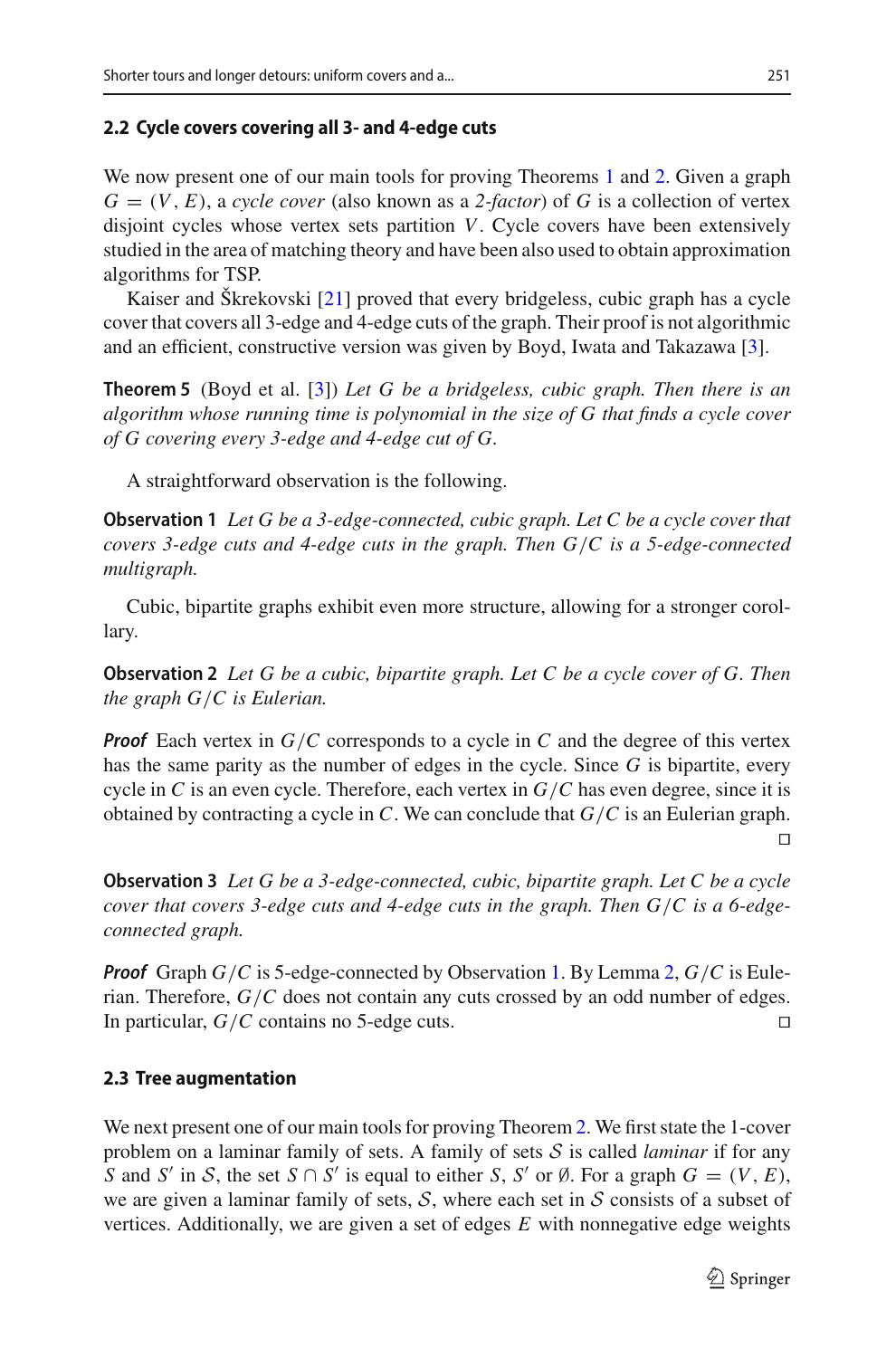$w(e)$  for  $e \in E$ . The 1-cover problem on family S asks for a *1-cover of* S: a minimum weight subset of edges  $C \subseteq E$  such that  $|C \cap \delta(S)| \ge 1$  for all  $S \in \mathcal{S}$ . Indeed, we are interested in a special case of the 1-cover problem on a laminar family of sets. Let *F* be a spanning, connected multigraph of a given graph *G*, and let *S* be the family of 1-edge cuts of  $F: S = \{S : |\delta(S) \cap F| = 1\}$ . In this case, we refer to a 1-cover of *S* as a *1-cover of F*. Define a *block* to be a maximal 2-edge-connected induced subgraph of *F*. Consider the tree obtained from contracting the blocks of *F*. Rooting this tree at an arbitrary vertex, we can find a laminar family  $S_F$  of sets in *S* such that the 1-covers of *S* are exactly the 1-covers of  $S_F$ . Hence, the natural linear programming relaxation for the 1-cover problem for a graph  $G = (V, E)$  and multigraph *F* of *G* is:

$$
\min \sum_{e \in E} w(e) y_e
$$
\n
$$
s.t. \sum_{e \in E: e \in \delta(S)} y_e \ge 1 \qquad \text{for all } S \in \mathcal{S}_F \qquad \text{(Cover}(G, F))
$$
\n
$$
y_e \ge 0 \qquad \text{for all } e \in E.
$$

Let us denote the feasible region of the above linear program by  $\text{CovER}(G, F)$ . By contracting the blocks of *F*, we get a tree on these contracted components and the 1-cover problem on  $S_F$  is equivalent to the tree augmentation problem [\[13](#page-27-13)]. Its integrality gap is known to be between  $\frac{3}{2}$  and 2 [\[9](#page-27-19)[,13](#page-27-13)[,20\]](#page-27-20). However, in the special case of half-integral points, the integrality gap is much smaller. Cheriyan, Jordan and Ravi [\[8](#page-27-12)] proved that if  $y \in \text{Coker}(G, F)$  and  $y_e \in \{0, \frac{1}{2}, 1\}$  for all  $e \in E$ , then there is an algorithm, whose running time is polynomial in the size of *G*, that writes the vector  $\frac{4}{3} \cdot y$  as a convex combination of 1-covers  $C_1, \ldots, C_h$  of *F*. Iglesias and Ravi generalized this result [\[19\]](#page-27-15).

<span id="page-7-1"></span>**Theorem 6** (Iglesias and Ravi [\[19](#page-27-15)]) *If*  $y \in \text{Cover}(G, F)$  *and*  $y_e \ge \alpha$  *or*  $y_e = 0$  *for all*  $e$  ∈  $E$ , then there is an algorithm, whose running time is polynomial in the size of *G*, that writes the vector  $\frac{2}{1+\alpha} \cdot y$  as a convex combination of 1-covers  $C_1, \ldots, C_h$  of *F.*

## <span id="page-7-0"></span>**3 Uniform covers**

First, we recall Proposition [1,](#page-1-1) stated in the introduction. This observation is due to Carr and Vempala [\[11](#page-27-0)], but we prove the proposition for completeness.

**Proposition 1** *The following statements are equivalent.*

- (*a*) If *x* ∈ SUBTOUR<sup>=</sup>(*G*), the vector  $\frac{4}{3}$ *x* dominates a convex combination of tours in  $G<sub>r</sub>$
- *(b) For any positive integer k and an arbitrary k-edge-connected k-regular graph G,* the everywhere  $\frac{8}{3k}$  vector for G dominates a convex combination of tours in G.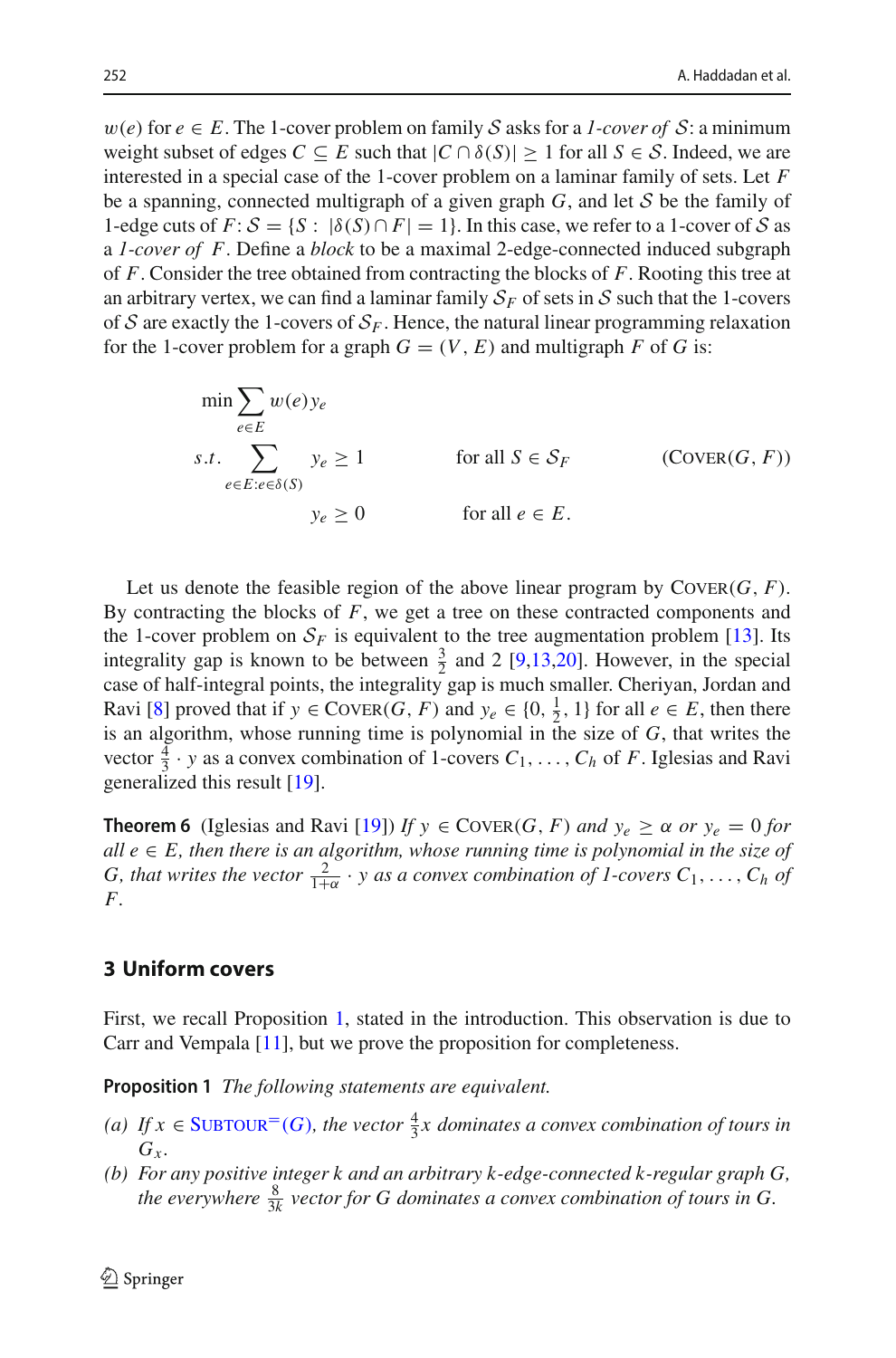*Proof* (a)  $\implies$  (b): If *G* is *k*-edge-connected and *k*-regular, then *y*, defined to be the everywhere  $\frac{2}{k}$  vector for *G*, is in SUBTOUR<sup>=</sup>(*G*). Therefore  $\frac{4}{3}y$ , which is the everywhere  $\frac{8}{3k}$  vector for *G*, is dominated by a convex combination of tours of  $G_y$ . Notice that  $\dddot{G}_v = G.$ 

(b)  $\implies$  (a): Let  $x \in$  SUBTOUR<sup>=</sup>(*G*) for graph  $G = (V, E)$ . Let *k* be the smallest integer such that  $x_e$  is a multiple of  $\frac{1}{k}$  for every edge  $e \in E_x$ . Let  $G' = (V, E')$  be such that *E'* has  $kx_e$  copies of each  $e \in E_x$ . It is easy to observe that *G'* is 2*k*-edge-connected and 2*k*-regular. Let *y* be the everywhere  $\frac{8}{6k}$  vector for *G'*. So by (b), *y* dominates a convex combination of tours in  $G'$ :  $y \ge \sum_{i=1}^{\ell} \lambda_i \chi^{F_i}$ , where  $\sum_{i=1}^{\ell} \lambda_i = 1, \lambda_i > 0$ , and  $F_i$  is a tour of  $G'$  for  $i = \{1, \ldots, \ell\}$ . Since  $G' = k \cdot G_x$ , each  $F_i$  also corresponds to a tour in  $G_x$ , and  $\sum_{i=1}^{\ell} \lambda_i \chi^{F_i}(e) = \frac{8}{6k} kx_e = \frac{4}{3}$  $\frac{4}{3}x_e$ .  $\Box$ 

#### **3.1 Algorithms for uniform covers**

Recall that the polyhedral proof of Christofides' algorithm can be used to prove state-ment (b) in Proposition [1](#page-1-1) when the factor  $\frac{8}{3k}$  is replaced by  $\frac{3}{k}$ . The problem of reducing this factor to anything less than  $\frac{3}{k}$  has been open for decades. In the case where  $k = 3$ , we can improve this result.

**Theorem 1** *Let*  $G = (V, E)$  *be a 3-edge-connected, cubic graph. The everywhere*  $\frac{18}{19}$ *vector for G dominates a convex combination of tours of G and this convex combination can be found in polynomial time.*

*Proof* By Theorem [5,](#page-6-4) graph *G* has a cycle cover *C* such that *C* covers every 3-edge and 4-edge cut of *G*. Let *G*/*C* be the graph obtained by contracting each cycle of *C* in *G*. By Observation [1,](#page-6-2) *G*/*C* is 5-edge-connected. Define vector  $y \in \mathbb{R}^{E(G/C)}$ as follows:  $y_e = \frac{2}{5}$  for  $e \in E(G/C)$ . Observe that  $y \in \text{SUBTOUR}(G/C)$ . Thus, *y* dominates a convex combination of spanning trees of *G*/*C*, which can be computed in polynomial time (see Fact [1\)](#page-5-3). More precisely, we can write  $y \ge \sum_{i=1}^{\ell} \lambda_i \chi^{T_i}$ , where  $T_i$ is a spanning tree of  $G/C$ ,  $\sum_{i=1}^{\ell} \lambda_i = 1$ , and  $\lambda_i > 0$  for  $i \in \{1, \ldots, \ell\}$ . Consequently, we have  $2y \ge \sum_{i=1}^{\ell} \lambda_i \chi^{2T_i}$  (i.e., the vector 2*y* dominates a convex combination of doubled spanning trees of *G*/*C*).

Let *M* be the set of edges in  $E\setminus C$  that are not in  $G/C$ ; these are the edges that connect two vertices of the same cycle in *C*. Define vector  $v \in \mathbb{R}^{\binom{V}{2}}$  as follows:  $v_e = 1$  for  $e \in C$ ,  $v_e = \frac{4}{5}$  for  $e \in E \setminus (M \cup C)$ , and  $v_e = 0$  otherwise. Note that  $v \ge \sum_{i=1}^{\ell} \lambda_i \chi^{C \cup 2T_i}$ . For  $i \in \{1, \ldots, \ell\}$ , the graph induced by  $C \cup 2T_i$  is a tour.

Now we define  $u \in \mathbb{R}^{\binom{V}{2}}$  as follows:  $u_e = \frac{1}{2}$  for  $e \in C$  and  $u_e = 1$  for  $e \in E \setminus C$ , and  $u_e = 0$  otherwise. We have  $u \in \text{SUBTOUR}^{\equiv}(G)$ : for each cut *D* of *G*, if  $|D| \geq 4$ , *e*∈*D*  $u_e$  ≥ 2. If  $|D| = 3$ , then  $|C ∩ D| = 2$ , so  $\sum_{e \in D} u_e = 2 \cdot \frac{1}{2} + 1 = 2$ . We can write  $\frac{3}{2}u$  as a convex combination of tours [\[31\]](#page-28-1).

Now vector  $\frac{15}{19}v + \frac{4}{19}(\frac{3}{2}u)$  can be written as convex combination of tours of *G*. For edge *e* ∈ *C* we have  $\frac{15}{19}v_e + \frac{4}{19}(\frac{3}{2}u_e) = \frac{15}{19} + \frac{4}{19}(\frac{3}{2} \cdot \frac{1}{2}) = \frac{18}{19}$ . For *e* ∈ *E*(*G*/*C*) we have  $\frac{15}{19}v_e + \frac{4}{19}(\frac{3}{2}u_e) = \frac{15}{19} \cdot \frac{4}{5} + \frac{4}{19}(\frac{3}{2}) = \frac{18}{19}$ . For  $e \in M$ , we have  $\frac{15}{19}v_e + \frac{4}{19}(\frac{3}{2}u_e) =$ 

 $\mathcal{D}$  Springer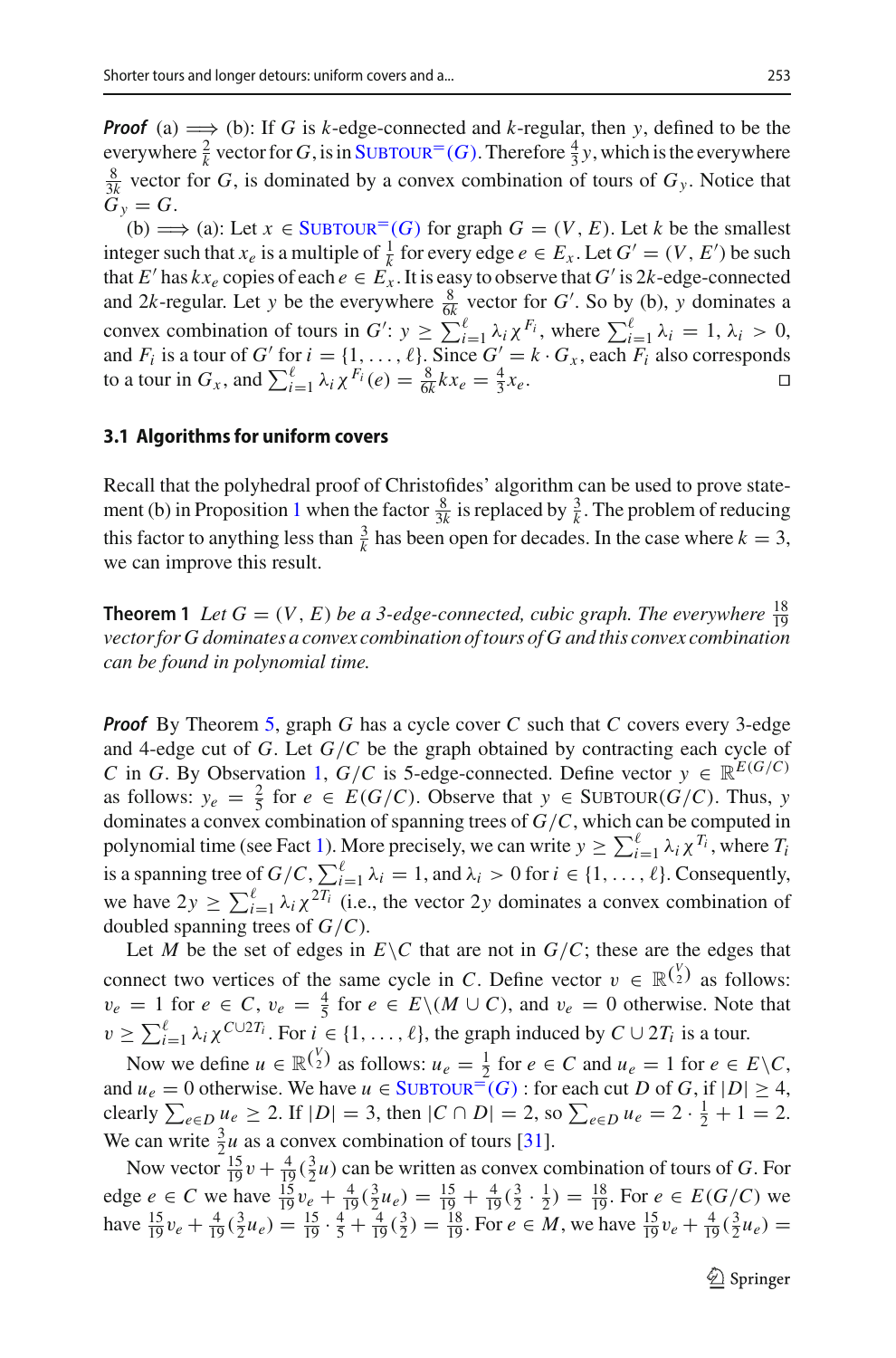$0 + \frac{4}{19}(\frac{3}{2}) = \frac{6}{19}$ . Therefore  $\frac{15}{19}v + \frac{4}{19}(\frac{3}{2}u)$  is dominated by the everywhere  $\frac{18}{19}$  vector for  $G$ .  $\Box$ 

If *G* is also bipartite, then by Observation [3,](#page-6-5) the graph *G*/*C* in the proof of Theorem [1](#page-2-1) is 6-edge connected. We can therefore improve Theorem [1](#page-2-1) in this case.

**Theorem 7** Let  $G = (V, E)$  be a 3-edge-connected, cubic, bipartite graph. The everywhere  $\frac{12}{13}$  vector for G dominates a convex combination of tours of G and this convex *combination can be found in polynomial time.*

*Proof* Let *C* be the cycle cover in *G* that covers 3-edge and 4-edge cuts of *G*. By Observation [3,](#page-6-5) *G*/*C* is 6-edge-connected. Let *M* be the set of edges that have both endpoints in the same cycle in the cycle cover *C*. Similar to the proof of Theorem [1,](#page-2-1) define vector  $v \in \mathbb{R}^{\binom{V}{2}}$  as follows:  $v_e = 1$  for  $e \in C$ ,  $v_e = \frac{2}{3}$  for  $e \in E(G/C)$ , and  $v_e = 0$  otherwise. The vector v can be written as a convex combination of tours of *G*.

Now define  $u \in \mathbb{R}^{\binom{V}{2}}$  as follows:  $u_e = \frac{1}{2}$  for  $e \in C$ ,  $u_e = 1$  for  $e \in E \setminus C$ , and  $u_e = 0$  otherwise. Since  $u \in \text{SUBTOUR}^=(G)$ , this implies that  $\frac{3}{2}u$  can be written as a a convex combination of tours of *G*.

Finally, vector  $\frac{9}{13}v + \frac{4}{13}(\frac{3}{2}u)$  can be written as a convex combination of tours of *G*. For  $e \in C$ ,  $\frac{9}{13}v_e + \frac{4}{13}u_e = \frac{9}{13} + \frac{4}{13}(\frac{3}{4}) = \frac{12}{13}$ . For  $e \in E(G/C)$  we have  $\frac{9}{13}v_e + \frac{4}{13}u_e = \frac{9}{13} \cdot \frac{2}{3} + \frac{4}{13}(\frac{3}{2}) = \frac{12}{13}$ . Finally, if  $e \in M$ ,  $\frac{9}{13}v_e + \frac{4}{13}u_e = \frac{4}{13$ This proves the result.  $\Box$ Ч

We can further relax Conjecture [2](#page-2-3) and ask whether or not the everywhere  $\frac{8}{9}$  vector for a 3-edge-connected, cubic graph *G* can be written as a convex combination of 2-edge-connected multigraphs of *G*. The answer to this question is yes, and is a direct corollary of a decomposition theorem due to Carr and Ravi [\[10\]](#page-27-7). In fact, in Lemma [1,](#page-9-0) we show that for a 3-edge-connected, cubic graph *G*, the problem of determining if *G* has an  $\alpha$ -uniform cover can be reduced to bounding the integrality gap of half-integer solutions for  $\text{SUBTOUR}^=(G)$ .

<span id="page-9-0"></span>**Lemma 1** *Let*  $G = (V, E)$  *a 3-edge-connected, cubic graph. Suppose for any*  $x \in$ SUBTOUR<sup>=</sup>(*G*) *such that*  $x \in \{0, \frac{1}{2}, 1\}^{V_2}$ , the vector  $\alpha x$  dominates a convex combi*nation of tours (2-edge-connected multigraphs) of*  $G_x$ *. Then the everywhere*  $\frac{2}{3}$ *α vector for G dominates a convex combination of tours (2-edge-connected multigraphs) of G.*

*Proof* Let  $y \in \mathbb{R}^E$  be such that  $y_e = \frac{2}{3}$  for  $e \in E$ . By Corollary 30.8a in [\[28](#page-28-7)], *y* is in the convex hull of cycle covers of *G*. Thus, there are cycle covers  $C_1, \ldots, C_\ell$  and positive multipliers  $\lambda_1, \ldots, \lambda_\ell$  such that  $\sum_{i=1}^\ell \lambda_i = 1$  and  $y = \sum_{i=1}^\ell \lambda_i C_i$ . For  $i \in \{1, \ldots, \ell\}$ , define vector  $y^i \in \mathbb{R}^{\binom{V}{2}}$  as follows:  $y^i_e = \frac{1}{2}$  for  $e \in C_i$ ,  $y^i_e = 1$  for  $e \in E \setminus C_i$ , and  $y_e^i = 0$  otherwise. Observe that  $y^i \in$  SUBTOUR<sup>=</sup>(*G*) for  $i \in \{1, ..., \ell\}$ . Furthermore,  $v = \sum_{i=1}^{\ell} \lambda_i y^i$  is the everywhere  $\frac{2}{3}$  vector for *G*; for  $e \in E$  we have  $\sum_{i:e \in C_i} \lambda_i = \frac{2}{3}$ and  $\sum_{i:e\notin C_i} \lambda_i = \frac{1}{3}$ , and so  $\sum_{i=1}^{\ell} \lambda_i y_e^i = \sum_{i:e\in C_i} \lambda_i \cdot \frac{1}{2} + \sum_{i:e\notin C_i} \lambda_i = \frac{2}{3}$ .

Since the vector  $y^i \in \{0, \frac{1}{2}, 1\}^{\binom{V}{2}}$ , the vector  $\alpha y^i$  dominates a convex combination of tours (2-edge-connected multigraphs) of  $G_{y^i} = G$  for  $i \in \{1, ..., \ell\}$ . Therefore, the everywhere  $\frac{2}{3}\alpha$  vector for *G* dominates a convex combination of tours (2-edgeconnected multigraphs) of *G*.  $\Box$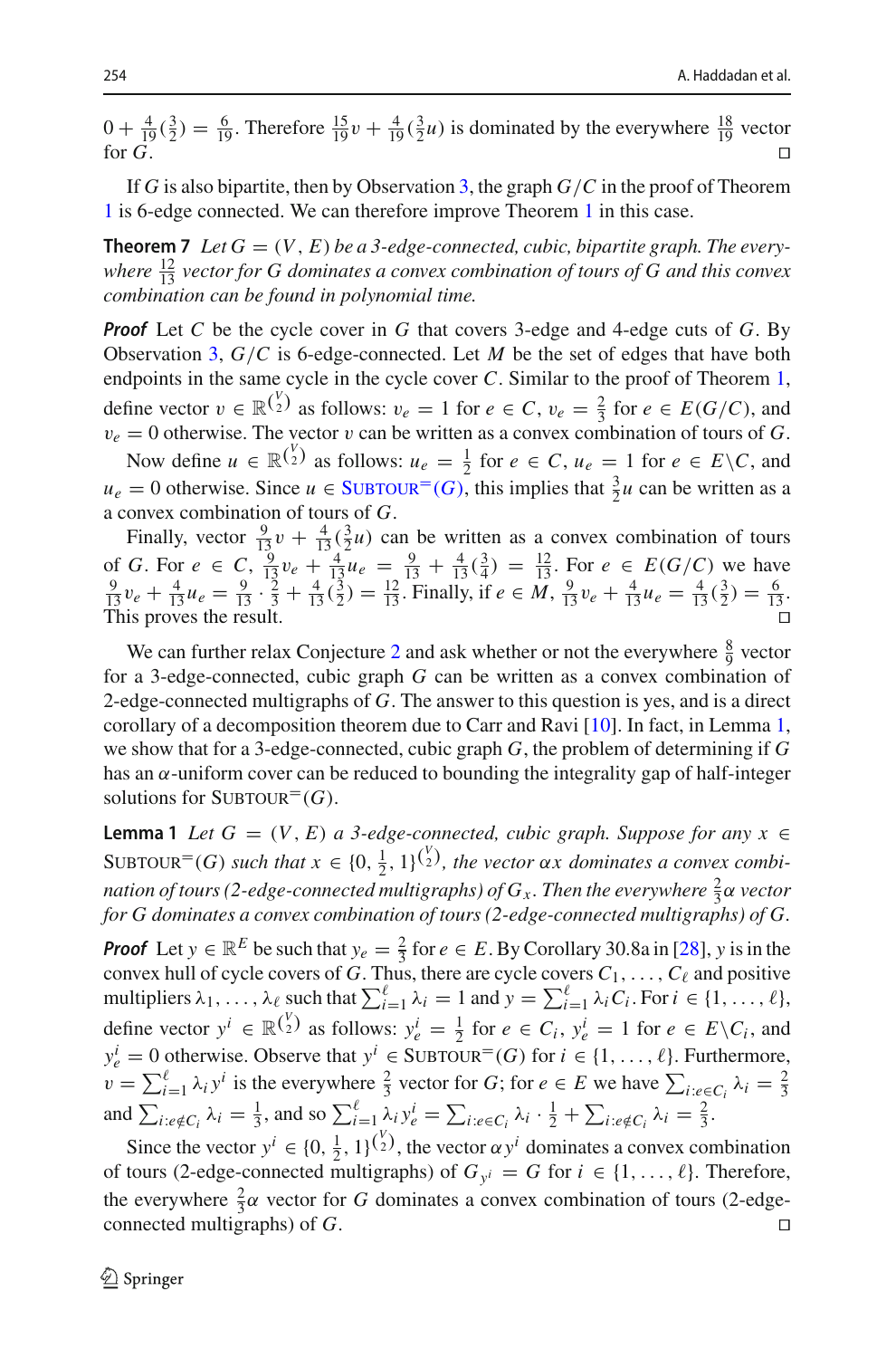<span id="page-10-0"></span>**Theorem 8** (Carr and Ravi [\[10](#page-27-7)]) *If*  $x \in$  SUBTOUR<sup>=</sup>(*G*) *and*  $x \in \{0, \frac{1}{2}, 1\}^{\binom{V}{2}}$ *, then the* vector  $\frac{4}{3}x$  dominates a convex combination of 2-edge-connected multigraphs of  $G_x$ .

<span id="page-10-1"></span>**Corollary 8.1** *Let*  $G = (V, E)$  *be a 3-edge-connected, cubic graph. The everywhere*  $\frac{8}{9}$ *vector for G dominates a convex combination of 2-edge-connected multigraphs of G.*

*Proof* Follows directly from Lemma [1](#page-9-0) and Theorem [8.](#page-10-0)

However, this proof does not yield a polynomial-time decomposition since the number of multigraphs in the convex combination output via Theorem [8](#page-10-0) is not guaranteed to be polynomial in the size of *G*. In fact, Legault proved a result that is stronger than Lemma [1:](#page-9-0) the everywhere  $\frac{7}{9}$  vector for *G* can be written as a convex combination of 2-edge-connected subgraphs [\[22](#page-27-9)]. Notice that the result of Legault is stronger not only because the  $\frac{7}{9}$  is smaller than  $\frac{8}{9}$ , but also in the sense that it restricts the multigraphs to subgraphs, i.e. no edge in  $\tilde{G}$  is doubled. However, the proof in [\[22](#page-27-9)] also does not guarantee that the number of subgraphs in the decomposition is polynomial in the size of *G*.

We now present a stronger version of Corollary [8.1.](#page-10-1) For the rest of this section we will do all computations on the edges of the graph  $G = (V, E)$  so all the vectors are in dimension of *E*. Thus, henceforth we slightly abuse the everywhere vector notation to make the presentation simpler. Indeed, we can extend all the vectors to dimension  $\binom{V}{2}$  by adding zeros.

<span id="page-10-2"></span>**Theorem 9** *Let*  $G = (V, E)$  *be a 3-edge-connected, cubic graph. The everywhere*  $\frac{8}{9}$ *vector for G dominates a convex combination of 2-edge-connected subgraphs of G and this convex combination can be found in polynomial time.*

*Proof* Let  $y \in \mathbb{R}^E$  be such that  $y_e = \frac{2}{3}$  for  $e \in E$ . Since  $y \in \text{SUBTOUR}(G)$ , we can find in polynomial time spanning trees  $T_1, \ldots, T_\ell$  of *G* and positive multipliers  $\lambda_1, \ldots, \lambda_\ell$  such that  $\sum_{i=1}^\ell \lambda_i = 1$  and  $y \ge \sum_{i=1}^\ell \lambda_i \chi^{T_i}$ . For  $i \in \{1, \ldots, \ell\}$  define vector  $y^i \in \mathbb{R}^E$  as follows:  $y_e^i = 0$  for  $e \in T_i$  and  $y_e^i = \frac{1}{2}$  for  $e \notin T_i$ . Since *G* is 3edge-connected, we have  $y^i \in \text{CovER}(G, T_i)$  for  $i \in \{1, ..., \ell\}$ . By Theorem [6,](#page-7-1) there is a polynomial-time algorithm that finds 1-covers  $C_1^i, \ldots, C_{\ell_i}^i$  of  $T_i$  for  $i \in \{1, \ldots, \ell\}$ and positive multipliers  $\lambda_1^i, \ldots, \lambda_{\ell_i}^i$  such that  $\sum_{j=1}^{\ell_i} \lambda_j^i = 1$  and  $\frac{4}{3}y^i = \sum_{j=1}^{\ell_i} \lambda_j^i \chi^{C_j^i}$ for  $i \in \{1, \ldots, \ell\}$ . Note that  $T_i + C_j^i$  is a 2-edge-connected subgraph of *G* for  $i \in$  $\{1,\ldots,\ell\}$  and  $j \in \{1,\ldots,\ell_i\}$ . Hence,

$$
u = \sum_{i \in \{1, ..., \ell\}} \sum_{j \in \{1, ..., \ell_i\}} \lambda_i \lambda_j^i \chi^{T_i \cup C_j^i}, \quad \text{where} \sum_{i \in \{1, ..., \ell\}} \sum_{j \in \{1, ..., \ell_i\}} \lambda_i \lambda_j^i = 1
$$

is a convex combination of 2-edge-connected multigraphs of *G*. By construction, an edge cannot belong both to a tree  $T_i$  and to a 1-cover  $C_j^i$ . Thus, there are no doubled edges in any solution. Vector *u* is the everywhere  $\frac{8}{9}$  vector for *G*: for *e*  $\in$  *E*, we have

 $\Box$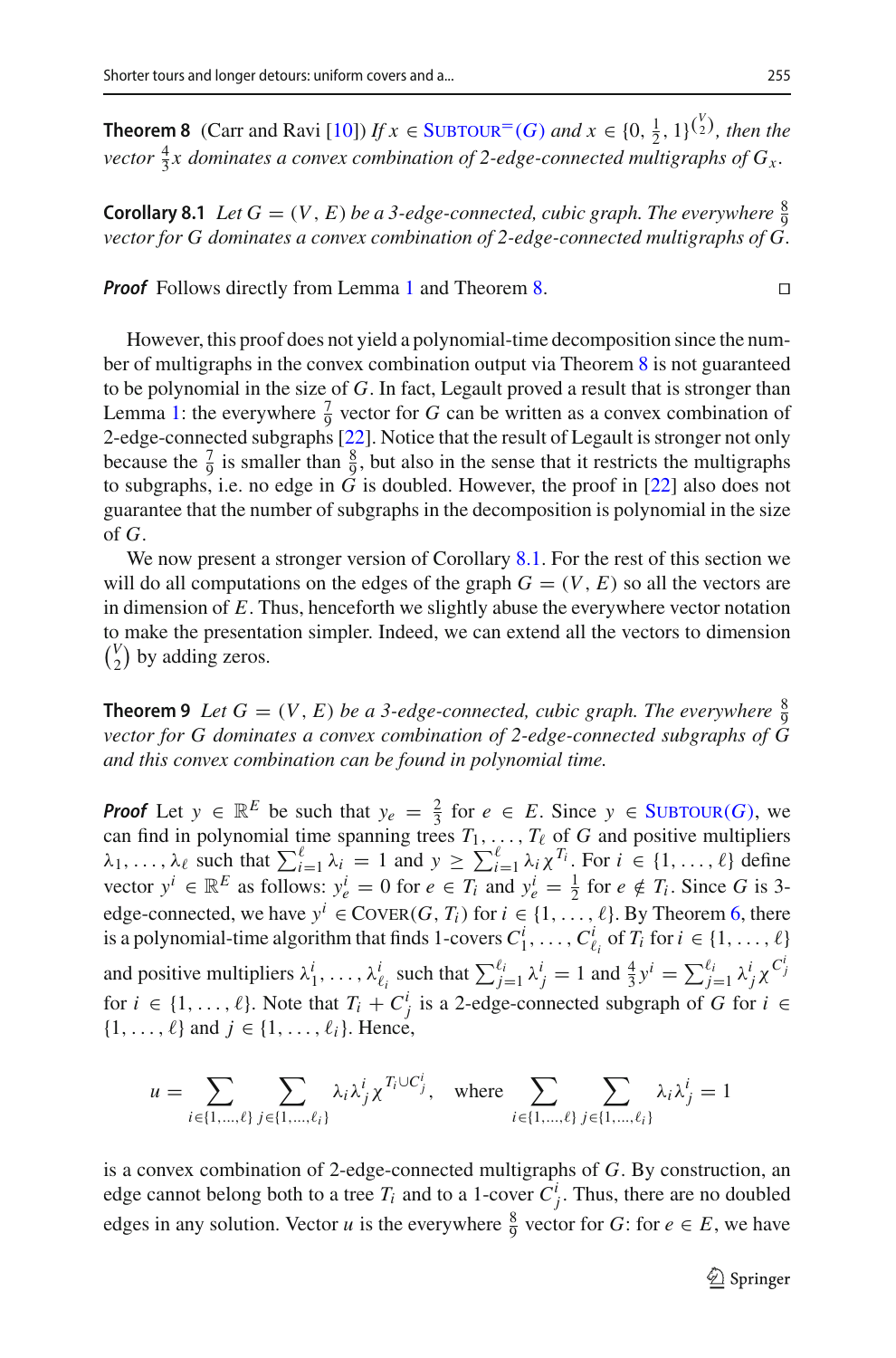$$
u_e = \sum_{i:e \in T_i} \sum_{j=1}^{\ell_i} \lambda_i \lambda_j^i + \sum_{i:e \notin T_i} \sum_{j:e \in C_j^i} \lambda_i \lambda_j^i \le \frac{2}{3} + \frac{1}{3} \cdot \frac{2}{3} = \frac{8}{9}.
$$

Ч

Observe that in the proof of Lemma [9,](#page-10-2) we never double any edge in any of the 2-edge-connected subgraphs. (Hence, the statement of lemma uses *subgraph* rather than *multigraph*.) If we relax this and allow doubled edges, we can indeed improve the factor by combining the ideas from Theorem [1](#page-2-1) and Theorem [9](#page-10-2) to improve the bound in Theorem [9](#page-10-2) from  $\frac{8}{9}$  to  $\frac{15}{17}$ .

**Theorem 2** *Let*  $G = (V, E)$  *be a 3-edge-connected, cubic graph. The everywhere*  $\frac{15}{17}$ *vector for G dominates a convex combination of 2-edge-connected spanning multigraphs of G and this convex combination can be found in polynomial time.*

*Proof* Let *C* be a cycle cover of *G* that covers every 3-edge and 4-edge cut of *G*. By Observation [1,](#page-6-2) the graph *G*/*C* is 5-edge-connected. Let  $M = E \setminus (C \cup E(G/C))$ . Define  $r \in \mathbb{R}^{E(G/C)}$  as follows:  $r_e = \frac{2}{5}$  for  $e \in E(G/C)$ . We have  $r \in$ SUBTOUR(*G*/*C*), so  $\frac{3}{2}r$  dominates a convex combination of tours of *G*/*C*: namely  $R_1, \ldots, R_\ell$ . Observe that the graph induced by  $C \cup R_i$  is a 2-edge-connected multigraph of *G* for  $i \in \{1, ..., \ell\}$ . So, the vector  $v \in \mathbb{R}^E$  where  $v_e = 1$  for  $e \in C$ ,  $v_e = \frac{3}{5}$  for  $e \in E(G/C)$ , and  $v_e = 0$  for  $e \in M$  dominates a convex combination of 2-edge-connected multigraphs of *G*.

Now define  $y \in \mathbb{R}^E$  as follows:  $y_e = \frac{1}{2}$  for  $e \in C$  and  $y_e = 1$  for  $e \in E \setminus C$ . Since  $y \in \text{SUBTOUR}(G)$ , we can efficiently find spanning trees  $T_1, \ldots, T_\ell$  of *G* and convex multipliers  $\lambda_1, \ldots, \lambda_\ell$  such that  $y \ge \sum_{i=1}^\ell \lambda_i \chi^{T_i}$ . For  $i \in \{1, \ldots, \ell\}$  define  $y^i \in \mathbb{R}^E$  as follows:  $y_e^i = \frac{1}{2}$  for  $e \notin T_i$  and  $y_e^i = 0$  otherwise. Notice, that  $y^i \in$ COVER( $G$ ,  $T_i$ ), hence by Theorem [6,](#page-7-1) there is a polynomial-time algorithm that finds 1-covers  $C_1^i, \ldots, C_{\ell_i}^i$  of  $T_i$  for  $i \in \{1, \ldots, \ell\}$  and positive multipliers  $\lambda_1^i, \ldots, \lambda_{\ell_i}^i$  such that  $\sum_{j=1}^{\ell_i} \lambda_j^i = 1$  and  $\frac{4}{3}y^i = \sum_{j=1}^{\ell_i} \lambda_j^i \chi^{C_j^i}$  for  $i \in \{1, \ldots, \ell\}$ . Note that  $T_i + C_j^i$  is a 2-edge-connected subgraph of *G* for  $i \in \{1, ..., \ell\}$  and  $j \in \{1, ..., \ell_i\}$ . Hence,

$$
u = \sum_{i \in \{1, \dots, \ell\}} \sum_{j \in \{1, \dots, \ell_i\}} \lambda_i \lambda_j^i \chi^{T_i \cup C_j^i}, \quad \text{where} \sum_{i \in \{1, \dots, \ell\}} \sum_{j \in \{1, \dots, \ell_i\}} \lambda_i \lambda_j^i = 1
$$

is a convex combination of 2-edge-connected multigraphs of *G*. For  $e \in C$ , we have

$$
u_e = \sum_{i:e \in T_i} \sum_{j=1}^{\ell_i} \lambda_i \lambda_j^i + \sum_{i:e \notin T_i} \sum_{j:e \in C_j^i} \lambda_i \lambda_j^i \le \frac{1}{2} + \frac{1}{2} \cdot \frac{2}{3} = \frac{5}{6}.
$$

For  $e \notin C$ , we have

$$
u_e = \sum_{i:e \in T_i} \sum_{j=1}^{\ell_i} \lambda_i \lambda_j^i + \sum_{i:e \notin T_i} \sum_{j:e \in C_j^i} \lambda_i \lambda_j^i \le 1 + 0 = 1.
$$

 $\mathcal{L}$  Springer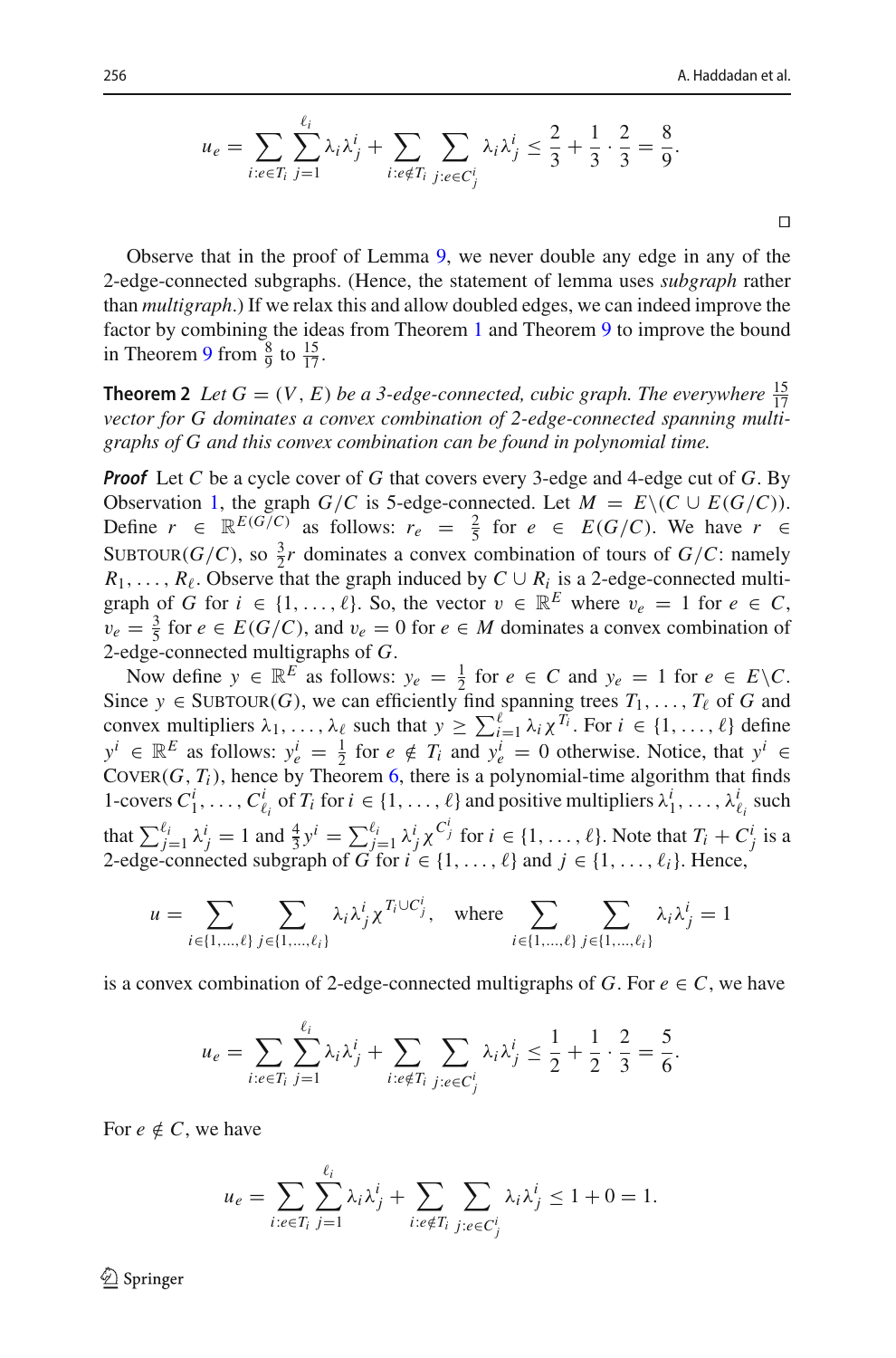Finally we conclude that the vector  $\frac{5}{17}v + \frac{12}{17}u$  can be efficiently written as convex combination of 2-edge-connected multigraphs of *G*. For  $e \in C$  we have  $\frac{5}{17}v_e + \frac{12}{17}v_e$ combination of 2-edge-connected multigraphs of *G*. For  $e \in C$  we have  $\frac{5}{17}v_e + \frac{12}{17}u_e = \frac{5}{17} + \frac{12}{17} \cdot \frac{5}{5} = \frac{15}{17}$ . For  $e \in G/C$  we have  $\frac{5}{17}v_e + \frac{12}{17}u_e = \frac{5}{17} \cdot \frac{3}{5} + \frac{12}{17} = \frac{15}{17}$ . Fo we have  $\frac{5}{17}v_e + \frac{12}{17}u_e = \frac{5}{17} \cdot 0 + \frac{12}{17} = \frac{12}{17}$ . Therefore  $\frac{5}{17}v + \frac{12}{17}u$  is dominated by the everywhere  $\frac{15}{17}$  vector for *G*. Ч

We note that in the proof of Theorem [2,](#page-2-2) since the vector *y* is half-integral, we can apply Theorem [8](#page-10-0) to conclude that  $\frac{4}{3}y$  dominates a convex combination of 2-edgeconnected multigraphs of *G*. This shows that the everywhere  $\frac{7}{8}$  vector for *G* dominates a convex combination of 2-edge-connected multigraphs. (Specifically,  $\frac{3}{8}(\frac{4}{3}y) + \frac{5}{8}v$  is dominated by the everywhere  $\frac{7}{8}$  vector for *G*.) But this approach does not produce a convex combination in polynomial-time. We can improve Theorem [2](#page-2-2) slightly when the graph  $G$  is also bipartite.

**Theorem 10** *Let*  $G = (V, E)$  *be a 3-edge-connected, cubic, bipartite graph. The everywhere*  $\frac{7}{8}$  *vector for G dominates a convex combination of 2-edge-connected multigraphs of G and this convex combination can be found in polynomial time.*

*Proof* Let *C* be the cycle cover in *G* that covers 3-edge and 4-edge cuts of *G*. Let *M* be the set of edges in *G* that have both endpoints in the same cycle of *C*. Since *G*/*C* is 6-edge-connected, the vector *r* with  $r_e = \frac{1}{3}$  for  $e \in E(G/C)$  is in SUBTOUR( $G/C$ ). Therefore, we can show, similarly as in the proof of Theorem [2,](#page-2-2) that the vector  $v$ such that  $v_e = 1$  for  $e \in C$  and  $v_e = \frac{3}{2} \cdot \frac{1}{3} = \frac{1}{2}$  for  $e \in E(G/C)$  and  $v_e = 0$  for  $e \in M$  can be written as a convex combination of 2-edge-connected multigraphs of *G* in polynomial time. Furthermore, as in the proof of Theorem [2,](#page-2-2) the vector  $u$ , where  $u_e = \frac{5}{6}$  for  $e \in C$ ,  $u_e = 1$  for  $e \in E \backslash C$ , can be written as a convex combination of 2-edge-connected subgraphs of *G* in polynomial time. Note that the vector  $\frac{1}{4}v + \frac{3}{4}u$ is dominated by the everywhere  $\frac{7}{8}$  vector for *G*.  $\Box$ 

For the case where  $k = 4$  in Proposition [1,](#page-1-1) Carr and Ravi  $[10]$  $[10]$  showed that the everywhere  $\frac{2}{3}$  vector can be written as a convex combination of 2-edge-connected subgraphs. $3\text{ B}$ ut as we mentioned earlier, their proof is constructive but might require exponential time. The only known result on this problem before this work is applying Wolsey [\[31](#page-28-1)]'s decomposition which implies that the everywhere  $\frac{3}{4}$  vector for a 4edge-connected 4-regular graph can be decomposed into a convex combination of 2-edge-connected spanning multigraphs in polynomial time. However, this is weaker in terms of both the factor and the fact that we now allow doubled edges. By applying Theorem [6](#page-7-1) we can slightly improve this. The proof of the following theorem is very similar to the proof of Theorem [9.](#page-10-2)

<span id="page-12-1"></span>**Theorem 11** Let  $G = (V, E)$  be a 4-edge-connected, 4-regular graph. The everywhere  $\frac{3}{4}$  vector for G dominates a convex combination of 2-edge-connected subgraphs *of G and this convex combination can be found in polynomial time.*

<span id="page-12-0"></span> $3 \t[10]$  $3 \t[10]$  $3 \t[10]$  do not double half edges, so in fact here we obtain a convex combination of subgraphs.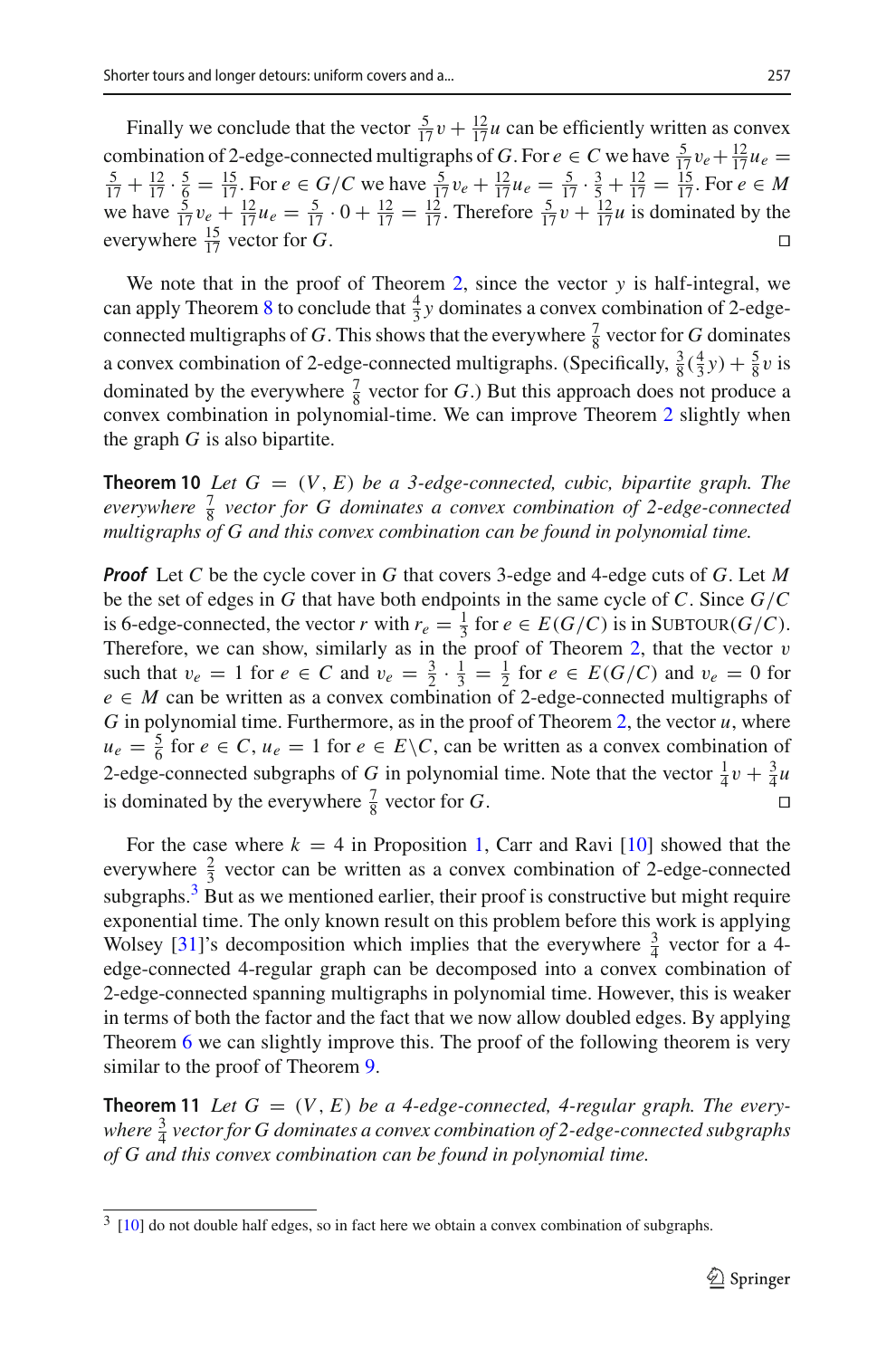**Proof** Since *G* is a 4-edge-connected 4-regular graph the everywhere  $\frac{1}{2}$  vector for  $G$ , call it v, is in SUBTOUR( $G$ ). Therefore, v can be written as convex combination of spanning trees of  $G: v \ge \sum_{i=1}^{\ell} \lambda_i \chi^{T_i}$ , where  $\lambda_1, \ldots, \lambda_{\ell}$  are convex multipliers and  $T_1, \ldots, T_\ell$  are spanning trees of *G*. For  $i \in \{1, \ldots, \ell\}$ , define a vector  $y^i$ , where  $y_e^i = 0$  if  $e \in T_i$  and  $y_e^i = \frac{1}{3}$  if  $e \notin T_i$ . Since *G* is 4-edge-connected we have *y*<sup>*i*</sup> ∈ COVER(*G*, *T<sub>i</sub>*). By Theorem [6,](#page-7-1) we can find 1-covers  $C_1^i$ ,...,  $C_{\ell_i}^i$  of  $T_i$  for  $i$  ∈  $\{1, \ldots, \ell\}$  with convex multipliers  $\lambda_1^i, \ldots, \lambda_{\ell_i}^i$  such that  $\frac{3}{2}y^i = \sum_{j=1}^{\ell_i} \lambda_j^i \chi^{C_j^i}$  for  $i \in \{1, \ldots, \ell\}$ . Now  $T_i + C_j^i$  is a 2-edge-connected subgraph of *G* for  $i \in \{1, \ldots, \ell\}$ and  $j \in \{1, \ldots, \ell_i\}$ . Let

$$
u = \sum_{i \in \{1, ..., \ell\}} \sum_{j \in \{1, ..., \ell_i\}} \lambda_i \lambda_j^i \chi^{T_i \cup C_j^i}, \text{ where } \sum_{i \in \{1, ..., \ell\}} \sum_{j \in \{1, ..., \ell_i\}} \lambda_i \lambda_j^i = 1.
$$

We can write *u* as a convex combination of 2-edge-connected subgraphs of *G*. Also,

$$
u_e = \sum_{i:e \in T_i} \sum_{j=1}^{\ell_i} \lambda_i \lambda_j^i + \sum_{i:e \notin T_i} \sum_{j:e \in C_j^i} \lambda_i \lambda_j^i = \frac{1}{2} + \frac{1}{2} \cdot \frac{1}{3} \cdot \frac{3}{2} = \frac{3}{4}.
$$

Ч

### <span id="page-13-0"></span>**4 A bit beyond uniform covers: node-weight metrics**

Theorems [1](#page-2-1) and [2,](#page-2-2) which we proved in Sect. [3,](#page-7-0) imply that when *G* is a 3-edgeconnected, cubic graph and the everywhere  $\frac{2}{3}$  vector is an optimal solution for  $SUBTOUR<sup>=(G)</sup>$ , we can efficiently find a tour and a 2-edge-connected spanning multigraph whose costs are at most  $\frac{27}{19}$  and  $\frac{45}{34}$ , respectively, times that of an optimal solution. A 3-edge-connected, cubic graph with node-weight function  $f: V \to \mathbb{R}^+$  falls into this category, as we will show later on. However, for such graphs we can obtain approximation guarantees better than  $\frac{27}{19}$  and  $\frac{45}{34}$  for the respective problems. The techniques we use to show this are similar to those used in Sect. [3.](#page-7-0) However, these techniques do not generalize to cubic graphs that have 2-edge cuts. In order to obtain improved approximation algorithms for this more general class of graphs, we introduce a connector decomposition theorem. We use this decomposition theorem to design algorithms for 2EC and TSP on node-weighted, subcubic graphs.

#### **4.1 3-Edge-connected cubic graphs**

First we show that the everywhere  $\frac{2}{3}$  vector is in fact an optimal solution for  $SUBTOUR(G)$  when *G* is a cubic, 3-edge-connected graph.

**Lemma 2** *Let*  $G = (V, E)$  *be a 3-edge-connected, cubic graph with node-weight*  $f$  *function*  $f: V \to \mathbb{R}^+$ *. Then*  $z_G = 2 \cdot \sum_{v \in V} f_v$ *.*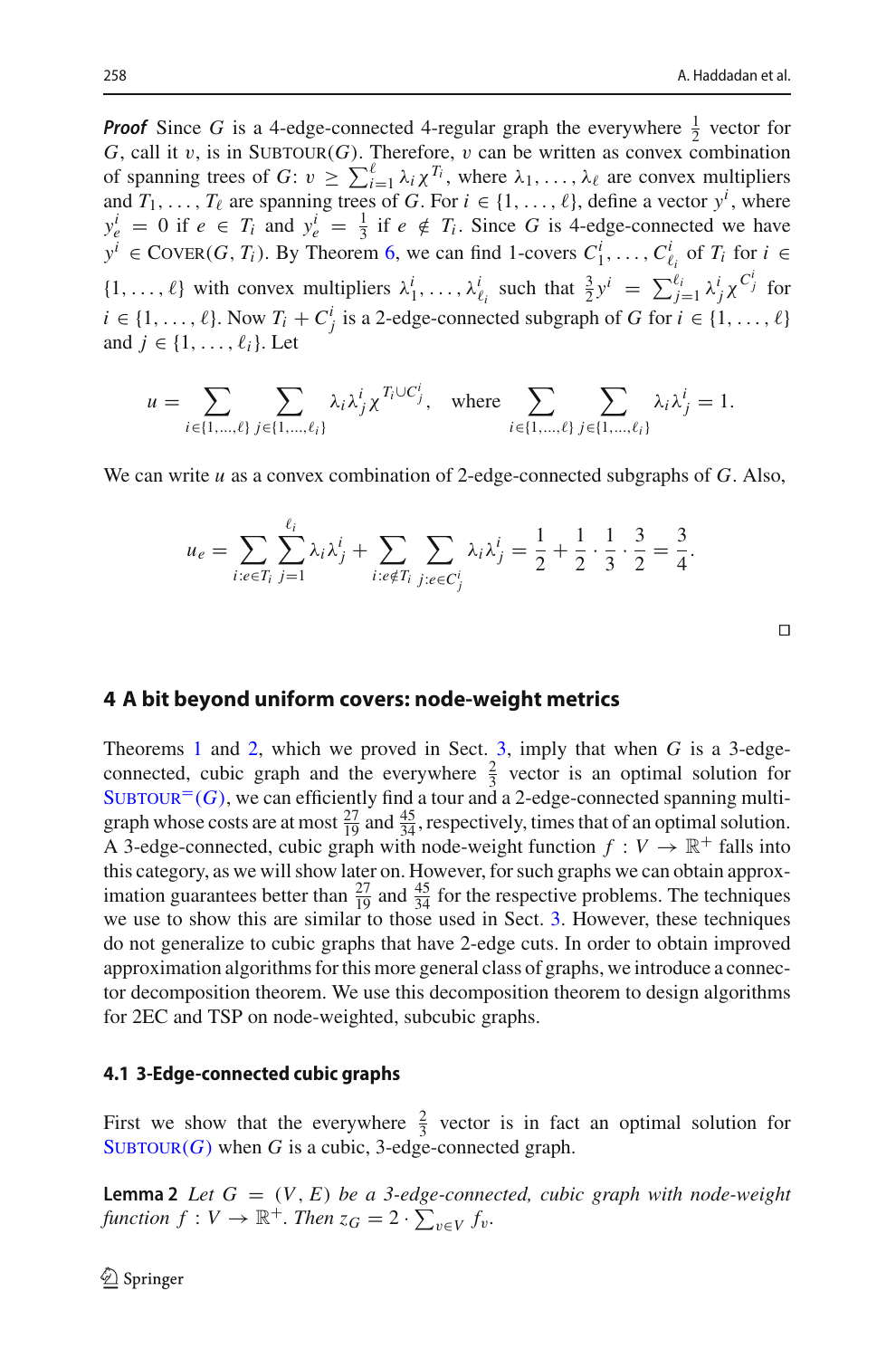*Proof* For any  $x \in \text{SUBTOUR}(G)$ , we have  $x(\delta(v)) \geq 2$ . So,

$$
\sum_{e \in E} w(e) x_e = \sum_{v \in V} x(\delta(v)) \cdot f_v \ge 2 \cdot \sum_{v \in V} f_v.
$$

Thus,  $z_G \geq 2 \cdot \sum_{v \in V} f_v$ . On the other hand, let  $x'_e$  denote the everywhere  $\frac{2}{3}$  vector for *G*. Note that  $x' \in \text{SUBTOUR}(G)$ , since *G* is 3-edge-connected. Moreover,  $\sum_{e \in E} w(e) x'_e =$ 2 ⋅  $\sum_{v \in V} f_v$ . Hence  $z_G \leq 2 \cdot \sum_{v \in V} f_v$ .  $\Box$ 

Thus, we see that we can achieve a  $\frac{27}{19}$ -approximation for TSP on node-weighted, cubic, 3-edge-connected graphs. We now show in fact this approximation ratio can be improved in this special case. We start with the following observations.

**Fact 2** Let C be a cycle cover of G. Then  $\sum_{e \in C} w(e) = 2 \cdot \sum_{v \in V} f_v = z_G$ .

<span id="page-14-0"></span>**Fact 3** *Let M be a perfect matching of G. Then*  $\sum_{e \in M} w(e) = \sum_{v \in V} f_v = \frac{z_G}{2}$ .

**Theorem 3** *There is a*  $\frac{7}{5}$ -approximation algorithm for TSP on node-weighted, 3-edge*connected, cubic graphs.*

*Proof* Let *C* be a cycle cover of *G* that covers all 3-edge and 4-edge cuts of *G*. By Observation [1,](#page-6-2) the graph *G*/*C* is 5-edge-connected. Let  $y_e = \frac{2}{5}$  if  $e \in E(G/C)$ , and *y*<sub>*e*</sub> = 0 otherwise. Notice that *y* ∈ SUBTOUR(*G*/*C*), since for every *S* ⊂ *V*(*G*/*C*), we have  $y(\delta(S)) \ge \frac{2}{5} \cdot 5 \ge 2$ . By Fact [1,](#page-5-3) *y* dominates a convex combination of spanning trees of *G*/*C*. Let *T* be a minimum spanning tree of *G*/*C*.

$$
\sum_{e \in T} w(e) \le \sum_{e \in E(G/C)} w(e) y_e
$$
\n
$$
\le \sum_{e \in E \setminus C} w(e) y_e
$$
\n
$$
\le \sum_{e \in E \setminus C} w(e) \cdot \frac{2}{5}
$$
\n
$$
\le \sum_{e \in E \setminus C} w(e) \cdot \frac{2}{5}
$$
\n
$$
\left(y_e \le \frac{2}{5} \text{ for } e \in E \setminus C\right)
$$
\n
$$
= \frac{z_G}{2} \cdot \frac{2}{5} = \frac{z_G}{5} \qquad \text{(By Fact 3; } E \setminus C \text{ is a perfect matching of } G\text{).}
$$

Finally, note that  $C \cup 2T$  is a tour of G and

$$
\sum_{e \in C \cup 2T} w(e) \le \sum_{e \in C} w(e) + 2 \cdot \sum_{e \in T} w(e) \le z_G + \frac{2}{5} z_G = \frac{7}{5} z_G.
$$

<span id="page-14-1"></span>Next we show that we can use a very similar approach to 2EC on node-weighted, 3-edge-connected, cubic graphs.

**Theorem 12** *There is a*  $\frac{13}{10}$ *-approximation algorithm for 2EC on node-weighted, 3edge-connected, cubic graphs.*

Ч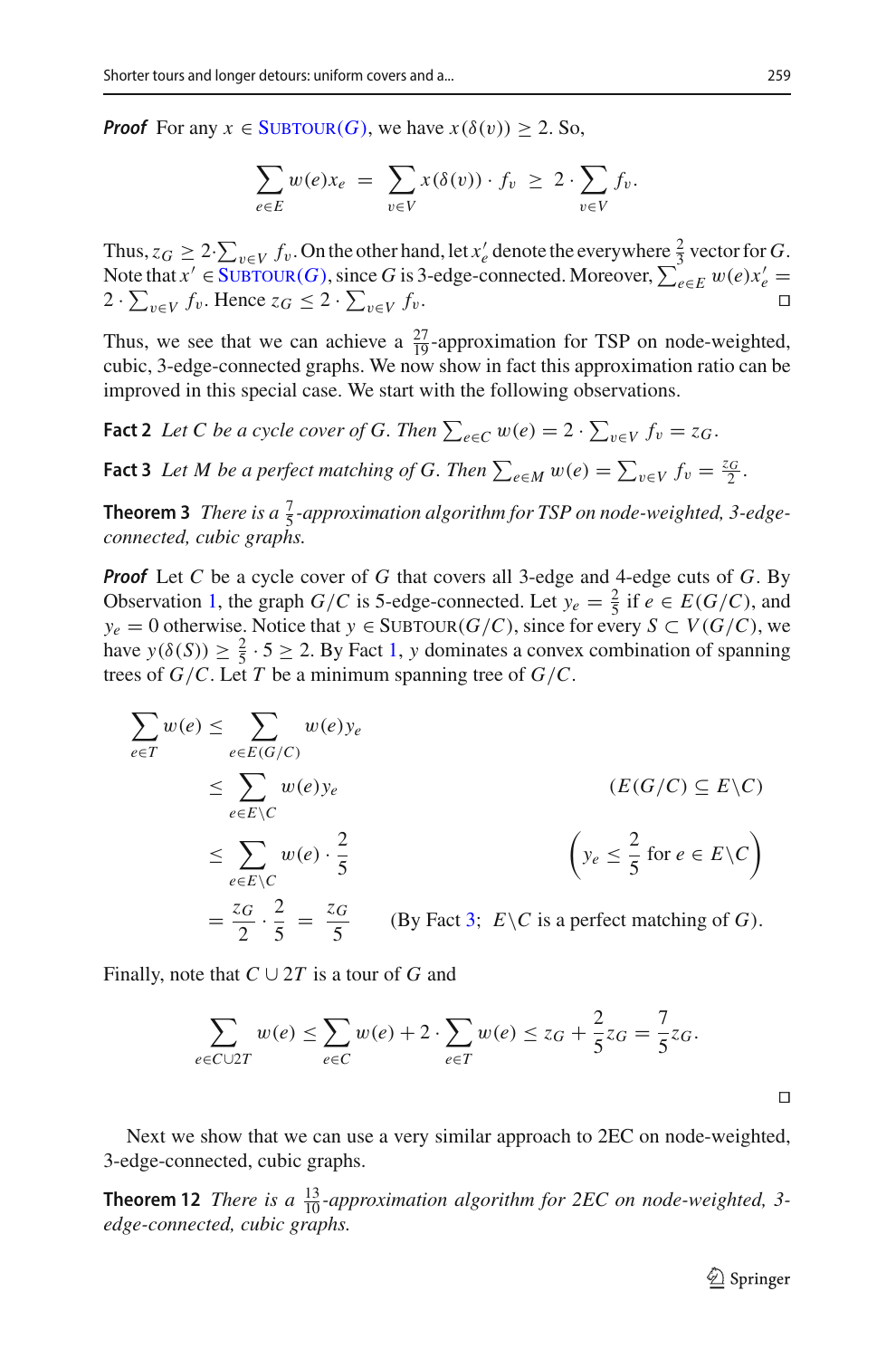*Proof* Let *C* be a cycle cover of *G* that covers all 3-edge and 4-edge cuts of *G*. By Observation [1](#page-6-2) graph *G*/*C* is 5-edge-connected. For  $e \in E(G/C)$  let  $y_e = \frac{2}{5}$ , and  $y_e = 0$  otherwise. Notice that  $y \in SUBTOUR(G/C)$ . By Christofides' algorithm, one can find a 2-edge-connected multigraph *F* on *G*/*C*, such that  $\sum_{e \in F} w(e) \le$  $\frac{3}{2} \sum_{e \in E(G/C)} w(e) y_e$ . In particular,

$$
\sum_{e \in F} w(e) \le \frac{3}{2} \sum_{e \in E(G/C)} w(e) y_e
$$
\n
$$
\le \frac{3}{2} \sum_{e \in E \setminus C} w(e) y_e
$$
\n
$$
\le \frac{3}{5} \sum_{e \in E \setminus C} w(e)
$$
\n
$$
\le \frac{3}{5} \sum_{e \in E \setminus C} w(e)
$$
\n
$$
= \frac{3}{10} z_G
$$
\n
$$
(By Fact 3; E\setminus C is a perfect matching of G).
$$

Note that  $C \cup F$  is a 2-edge-connected multigraph of *G* and

$$
\sum_{e \in C \cup F} w(e) \le \sum_{e \in C} w(e) + \sum_{e \in F} w(e) \le z_G + \frac{3}{10} z_G = \frac{13}{10} z_G.
$$

We note that for the 2EC problem on 3-edge-connected cubic graphs, there are better (i.e., smaller) bounds on the integrality gap than those implied by Theorem [12.](#page-14-1) In particular, Boyd and Legault [\[4](#page-27-8)] and Legault [\[22\]](#page-27-9) gave bounds of  $\frac{6}{5}$  and  $\frac{7}{6}$ , respectively, on the integrality gap. While their procedures are constructive, they do not run in polynomial time. Thus, the best previously known approximation factor for this problem is  $\frac{3}{2}$  via Christofides algorithm. Finally one can easily obtain the following theorem using the ideas in the above theorems together with Observation [3.](#page-6-5)

**Theorem 13** *There is a*  $\frac{4}{3}$ *-approximation (respectively,*  $\frac{5}{4}$ *-approximation) algorithm for TSP (respectively, 2EC) on node-weighted, 3-edge-connected, cubic, bipartite graphs.*

#### <span id="page-15-0"></span>**4.2 A tool for covering 2-edge cuts**

The results in Theorems [3](#page-3-1) and [12](#page-14-1) do not apply to bridgeless, cubic graphs. In this section, we give an alternative tool to the BIT cycle cover (from Theorem [5\)](#page-6-4) for graphs that are not 3-edge-connected (i.e., graphs that contain 2-edge cuts). In particular, we find a decomposition of a point  $x^*$  in  $\text{SUBTOUR}(G)$  such that this decomposition has certain properties. Many approaches for TSP decompose *x*∗ into a convex combination of spanning trees, whose average weight does not exceed  $z_G$ . In this section, we propose an alternate way of decomposing *x*∗ into *connectors*.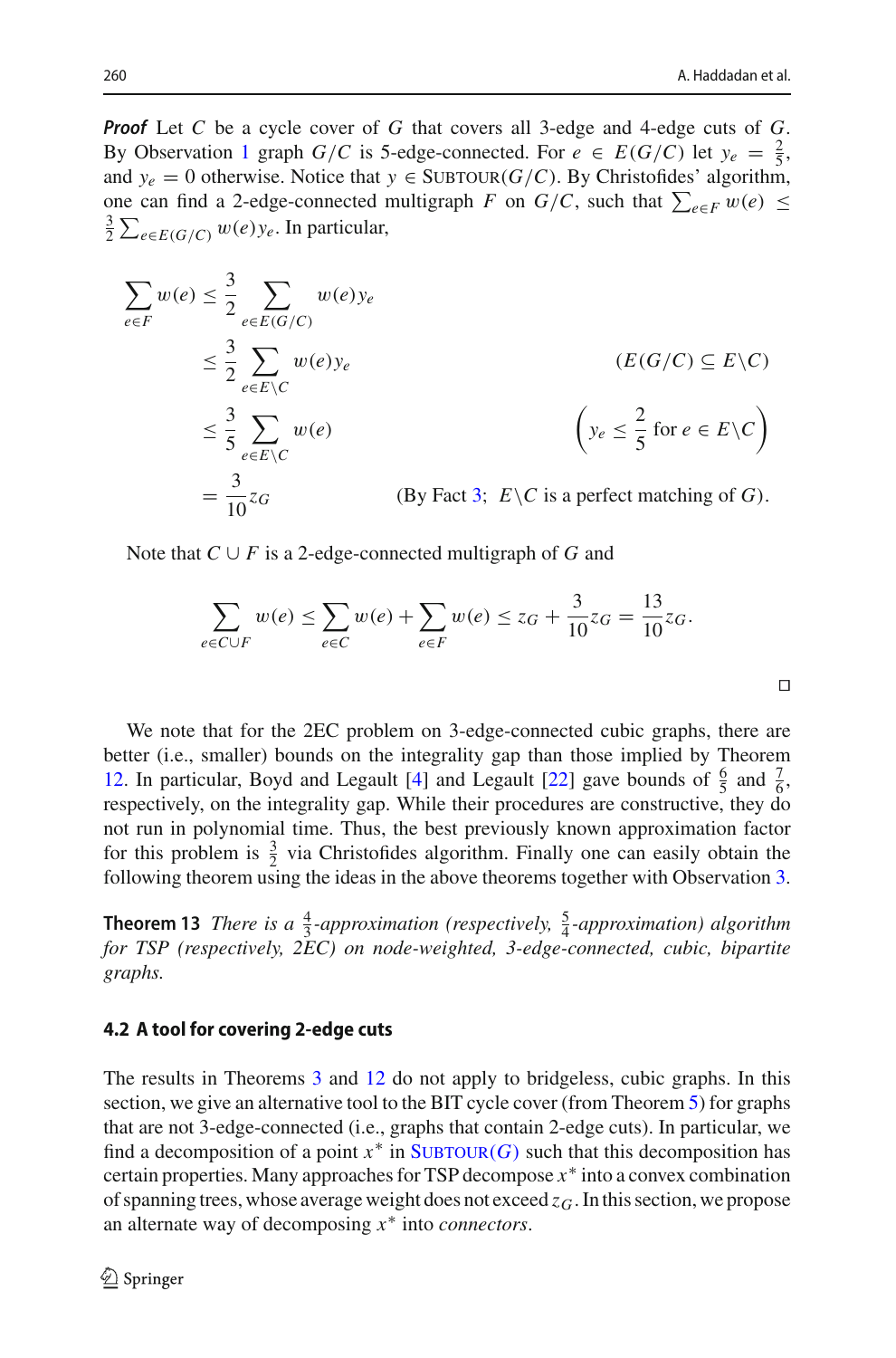**Definition 1** A *connector F* of graph *G* is a (multi) subset of edges of *G* such that *F* is connected and spanning and contains at most two copies of each edge in *G*.

It is known that a vector  $x^* \in \text{SUBTOUR}(G)$  dominates a convex combination of spanning trees (and hence connectors) of *G*. We now show that  $x^*$  can be decomposed into connectors with the additional property that every 2-edge cut is covered an even number of times. These connectors can be augmented to obtain a tour or a 2-edgeconnected multigraph of *G*, and under certain conditions, this property can be exploited to bound the weight of an augmentation.

<span id="page-16-0"></span>**Theorem 14** *Let*  $x^* \in$  SUBTOUR(*G*)*. We can find a family of connectors*  $\mathcal{F} =$  ${F_1, \ldots, F_\ell}$  *and multipliers*  $\lambda_1, \ldots, \lambda_\ell$ *, in polynomial-time in the size of the graph G, such that*

 $(a)$  *x*<sup>∗</sup> ≥  $\sum_{i=1}^{\ell} \lambda_i F_i$ *, where*  $\sum_{i=1} \lambda_i = 1$  *and*  $\lambda_i > 0$ *, and (b) every Fi has an even number of edges crossing each 2-edge cut in G.*

We note that *G* can be assumed to be the support of  $x^*$ , so every  $F_i$  will actually have an even number of edges crossing each 2-edge cut in the support of *G* on *x*∗.

#### **4.2.1 Proof of Theorem [14](#page-16-0)**

<span id="page-16-1"></span>To prove Theorem [14,](#page-16-0) we need to understand the structure of 2-edge cuts in a 2-edge connected graph. Assume  $G = (V, E)$  is a 2-edge-connected graph. For  $S \subseteq V$ , let *G*[*S*] denote the subgraph induced by vertex set *S* (i.e., the graph on the vertex set *S* containing edges from *E* with both endpoints in *S*).

**Lemma 3** *If*  $S \subseteq V$  *and*  $|\delta(S)| = 2$ *, then G*[*S*] *is connected.* 

*Proof* Suppose not, then *S* can be partitioned into *S*<sup>1</sup> and *S*2, such that there is no edge in *G* between  $S_1$  and  $S_2$ . Hence,  $|\delta(S_1)| + |\delta(S_2)| = 2$ . However, since *G* is 2-edge-connected we have  $|\delta(S_1)|+|\delta(S_2)| \geq 4$ , which is a contradiction. П

<span id="page-16-2"></span>**Lemma 4** *Let e*, *f and g be distinct edges of G. If* {*e*, *f* } *and* { *f* , *g*} *are each 2-edge cuts in G, then* {*e*, *g*} *is also a 2-edge cut in G.*

*Proof* Let *S*,  $T \subset V$  be such that  $\delta(S) = \{e, f\}$  and  $\delta(T) = \{f, g\}$ . Without loss of generality, we can assume that neither endpoint of *e* belongs to *T* . (If both endpoints of *e* belong to *T* , we set *T* equal to its complement.) Moreover, we can assume that  $S \cap T \neq \emptyset$  (since otherwise we can set *S* equal to its complement). We can also assume that  $S \setminus T \neq \emptyset$  (since one endpoint of *e* belongs to *S* but not to *T*). Suppose  $T \setminus S$  is not empty. By Lemma [3,](#page-16-1)  $G[T]$  is connected. Hence there exists an edge *h* from *S* ∩ *T* to *T* \ *S*. Notice  $h \in \delta(S)$ , and  $h \notin \delta(T)$ . Therefore,  $h = e$ . However, since both endpoints of *h* are in *T*, this is a contradiction. So we can assume that  $T \ S = \emptyset$ . In other words,  $T \subset S$ .

Now we show that  $\delta(S\Y) = \{e, g\}$ . Since  $T \subset S$  and neither endpoint of *e* belongs to *T*, it follows that  $e \in \delta(S \setminus T)$ . Moreover, since only one endpoint of *g* belongs to *T* (and therefore to *S*) and  $g \notin \delta(S)$ , it follows that  $g \in \delta(S \setminus T)$ . So we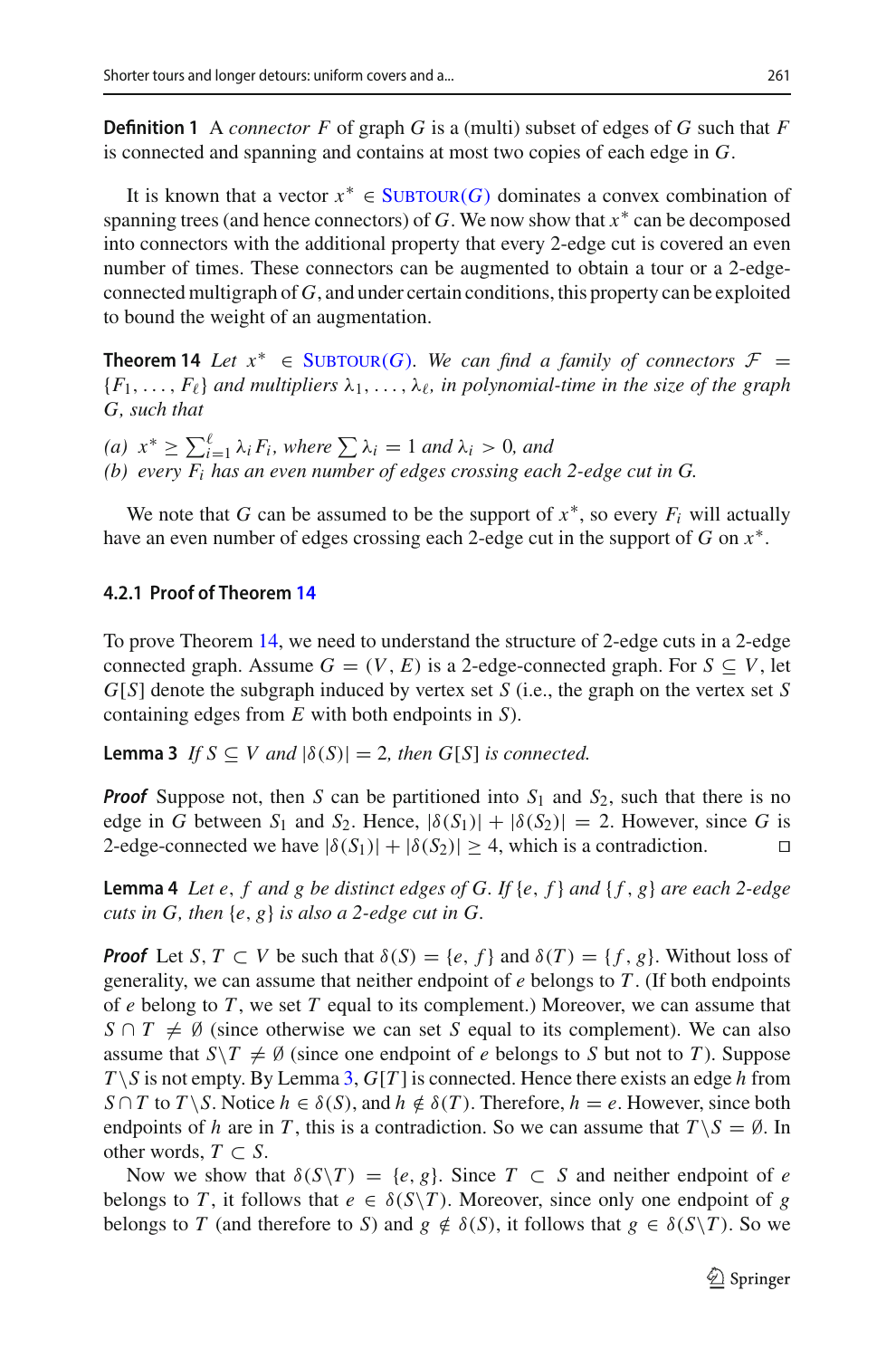have  $\{e, g\} \subseteq \delta(S\setminus T)$ . Suppose there is another edge  $h \in \delta(S\setminus T)$  with endpoints  $v \in S \setminus T$  and  $u \notin S \setminus T$ . Note that  $h \neq f$ , because neither endpoint of f belongs to *S*\*T*. If  $u \in T$ , then  $h \in \delta(T)$  which is a contradiction to *T* being a 2-edge cut. Otherwise if  $u \in V \setminus S$ , then  $h \in \delta(S)$  which is again a contradiction to *S* being a 2-edge cut.  $2$ -edge cut.  $\Box$ 

We will later use these properties when building a family of connectors to delete and replace edges along the 2-edge cuts of the graph. Next, we need a decomposition lemma for *x*∗.

<span id="page-17-0"></span>**Lemma 5** *A vector*  $x^*$  ∈ SUBTOUR(*G*) *can be represented as a convex combination of connectors of G, and the number of connectors in this convex combination is polynomial in the number of vertices of G.*

*Proof* By Corollary 50.8a in [\[28\]](#page-28-7) the following polytope is the convex hull of connectors of *G*.

$$
x(\delta(\mathcal{P})) \ge |\mathcal{P}| - 1 \qquad \text{for } \mathcal{P} \in \Pi_n
$$
  
 
$$
0 \le x_e \le 2 \qquad \text{for } e \in E
$$

Here,  $\Pi_n$  is the collection of partitions of *V*. For  $P \in \Pi_n$ , we denote by  $\delta(P)$  the set of edges with endpoint in different parts of partition  $P$ , and  $|P|$  is the number of parts in partition *P*. Notice that for any partition *P* of *V* with parts  $P_1, \ldots, P_{|\mathcal{P}|}$  we have

$$
x^*(\delta(\mathcal{P})) = \frac{1}{2} \sum_{i=1}^{|\mathcal{P}|} x^*(\delta(P_i)) \geq |\mathcal{P}|.
$$

Therefore, *x*∗ can be written as a convex combination of connectors of *G*. The fact that the number of connectors in the convex combination is polynomial follows from the fact that the polytope above is separable, and hence we can apply the constructive version of Carathéodory's theorem to get the result [\[17](#page-27-17)[,28\]](#page-28-7). Ч

By Lemma [5,](#page-17-0) there exists positive reals  $\lambda_1, \ldots, \lambda_\ell$ , such that  $\sum_{i=1}^\ell \lambda_i = 1$ , and connectors  $F_1, \ldots, F_\ell$  such that

$$
x^* = \sum_{i=1}^{\ell} \lambda_i \chi^{F_i},\tag{1}
$$

where  $\chi^{F_i}$  is the characteristic vector of  $F_i$  for  $i \in \{1, \ldots, \ell\}$ . Furthermore, we can find this decomposition in time polynomial in the size of  $G$ . Notice  $F_1, \ldots, F_\ell$  satisfy (a) in the statement of Theorem [14.](#page-16-0) We will now show that given  $F_1, \ldots, F_\ell$ , we can obtain a new family of connectors satisfying both (a) and (b) from Theorem [14.](#page-16-0)

<span id="page-17-1"></span>**Lemma 6** *Given a family of connectors*  $F_1, \ldots, F_\ell$  *of G such that*  $x^* = \sum_{i=1}^\ell \lambda_i \chi^{F_i}$ ,  $\lambda_i > 0$  for  $i \in \{1, \ldots, \ell\}$ , and  $\sum_{i=1}^{\ell} \lambda_i = 1$ , there is a polynomial-time algorithm that outputs connectors  $F'_1,\,\ldots,\,F'_\ell$  such that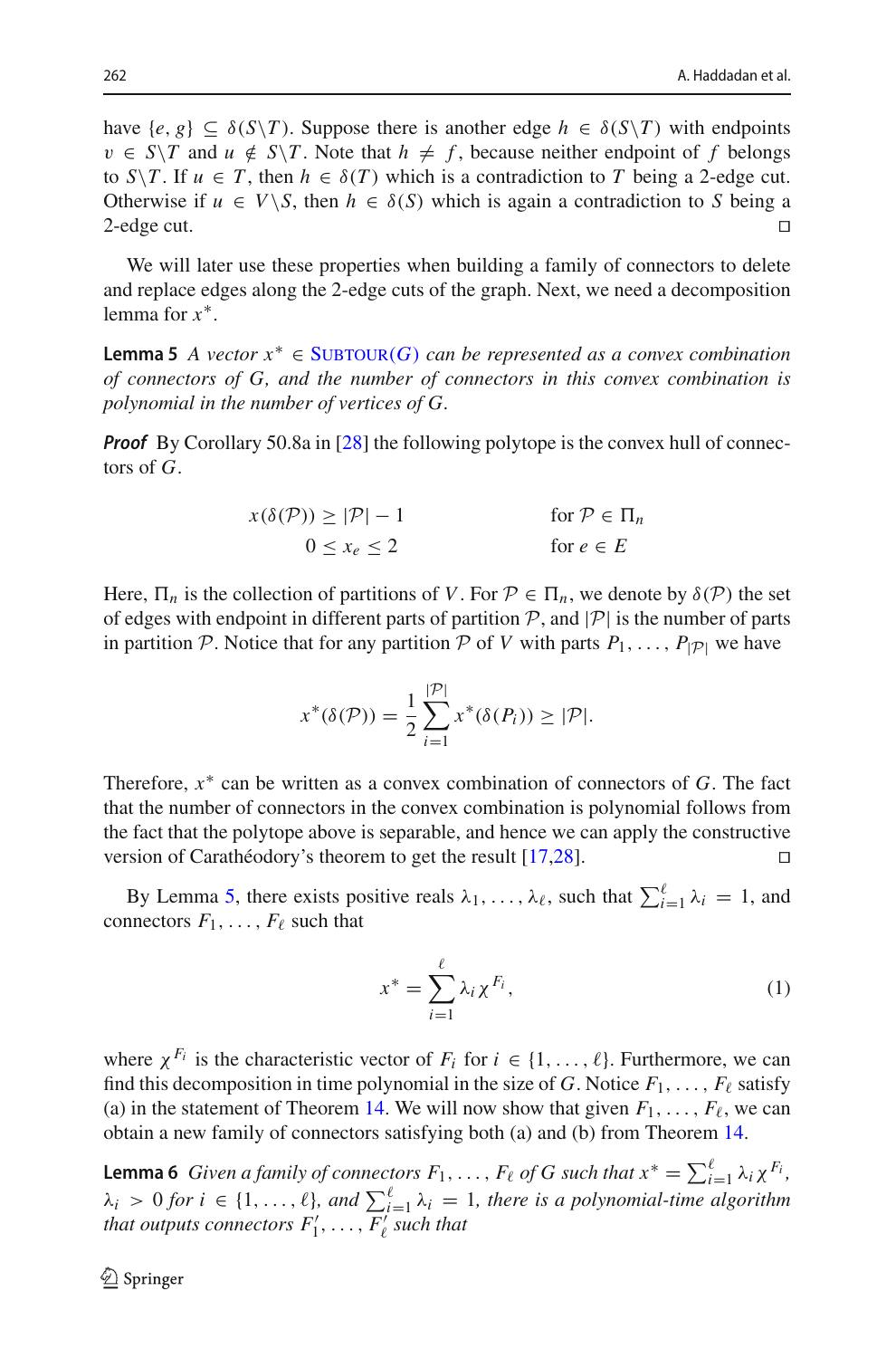*(1)*  $x^* = \sum_{i=1}^{\ell} \lambda_i x^{F'_i}$ . *(2) If*  $x_e^* \geq 1$ *, then*  $\chi^{F'_i}(e) \geq 1$  *for all*  $i \in \{1, ..., \ell\}$ *. (3) If*  $x_e^* < 1$ *, then there is no*  $i \in \{1, ..., \ell\}$  *such that*  $\chi^{F'_i}(e) = 2$ *.* 

*Proof* Call a tuple  $(e, i, j)$  where  $e \in E, i, j \in \{1, \ldots, \ell\}$  *bad* if

$$
\chi^{F_i}(e) = 2 \text{ and } \chi^{F_j}(e) = 0.
$$

Let *m* be the number of bad tuples and let  $(e, i, j)$  be a bad tuple. Then

$$
F'_i = F_i - e
$$
,  $F'_j = F_j + e$ , and  $F'_p = F_p$  for  $p \in \{1, ..., \ell\} \setminus \{i, j\}$ 

satisfies property (1). Notice that now  $F'_1, \ldots, F'_\ell$  has at most  $m-1$  bad tuples; no new bad tuples are created by the above procedure. Thus, after at most *m* iterations, we have that for each  $e \in E$ , there is no  $i, j \in \{1, ..., \ell\}$  such that  $\chi^{F_i'}(e) = 2$  and  $\chi^{F_j'}(e) = 0$ . This implies properties (2) and (3) in the statement of the lemma. Finally, it is also easy to see that fixing each tuple can be done in polynomial time, and that the number of tuples is polynomial in the size of *G*.  $\Box$ 

We now proceed to the proof of Theorem [14.](#page-16-0) By Lemma [4,](#page-16-2) the relation "is in a 2-edge cut with" is transitive. So, we can partition the edges in 2-edge cuts of *G* into equivalence classes via this relation. Let *D* be the collection of disjoint subsets of edges of *G* such that for all  $D \in \mathcal{D}$ : (i)  $|D| \geq 2$ , and (ii) for each pair of edges  $\{e, f\} \subseteq D$ , edges *e* and *f* form a 2-edge cut of *G*. Note that for  $D \in \mathcal{D}$  and any distinct edges *e*, *f* ∈ *D*, it cannot be the case that both  $x_e^*$  < 1 and  $x_f^*$  < 1, since {*e*, *f* } is a 2-edge cut and  $x^* \in \text{SUBTOUR}(G)$ . We classify the subsets in  $D$  into two types:

$$
\mathcal{D}_1 = \{ D \in \mathcal{D} : \text{ for all } e \in D, x_e^* \ge 1 \},
$$
  

$$
\mathcal{D}_2 = \{ D \in \mathcal{D} : \text{ there is exactly one edge } e \in D \text{ such that } x_e^* < 1 \}.
$$

Let  $F_1, \ldots, F_\ell$  be a family of connectors satisfying properties (1), (2) and (3) in Lemma [6.](#page-17-1) We propose a procedure to modify these connectors and output  $F'_1, \ldots, F'_{\ell}$ such that for each  $D \in \mathcal{D}$ , property (b) in Theorem [14](#page-16-0) is satisfied while property (a) is preserved. In particular, by property (1) from Lemma [6,](#page-17-1) we have

$$
\sum_{i=1}^{\ell} \chi^{F_i}(e) = x_e^* \quad \text{for } e \in E.
$$

Our specific procedure depends on whether  $D \in \mathcal{D}_1$  or  $D \in \mathcal{D}_2$ .

**Case 1** ( $D \in \mathcal{D}_1$ ): In this case, we have  $\chi^{F_i}(e) \geq 1$  for all  $e \in D$  and  $i \in \{1, \ldots, \ell\}$ , by property (2) in Lemma [6.](#page-17-1) For  $i \in \{1, ..., \ell\}$  let  $F_i'$  be such that

$$
\chi^{F'_i}(e) = 1
$$
 for  $e \in D$  and  $\chi^{F'_i}(e) = \chi^{F_i}(e)$  for  $e \in E \backslash D$ .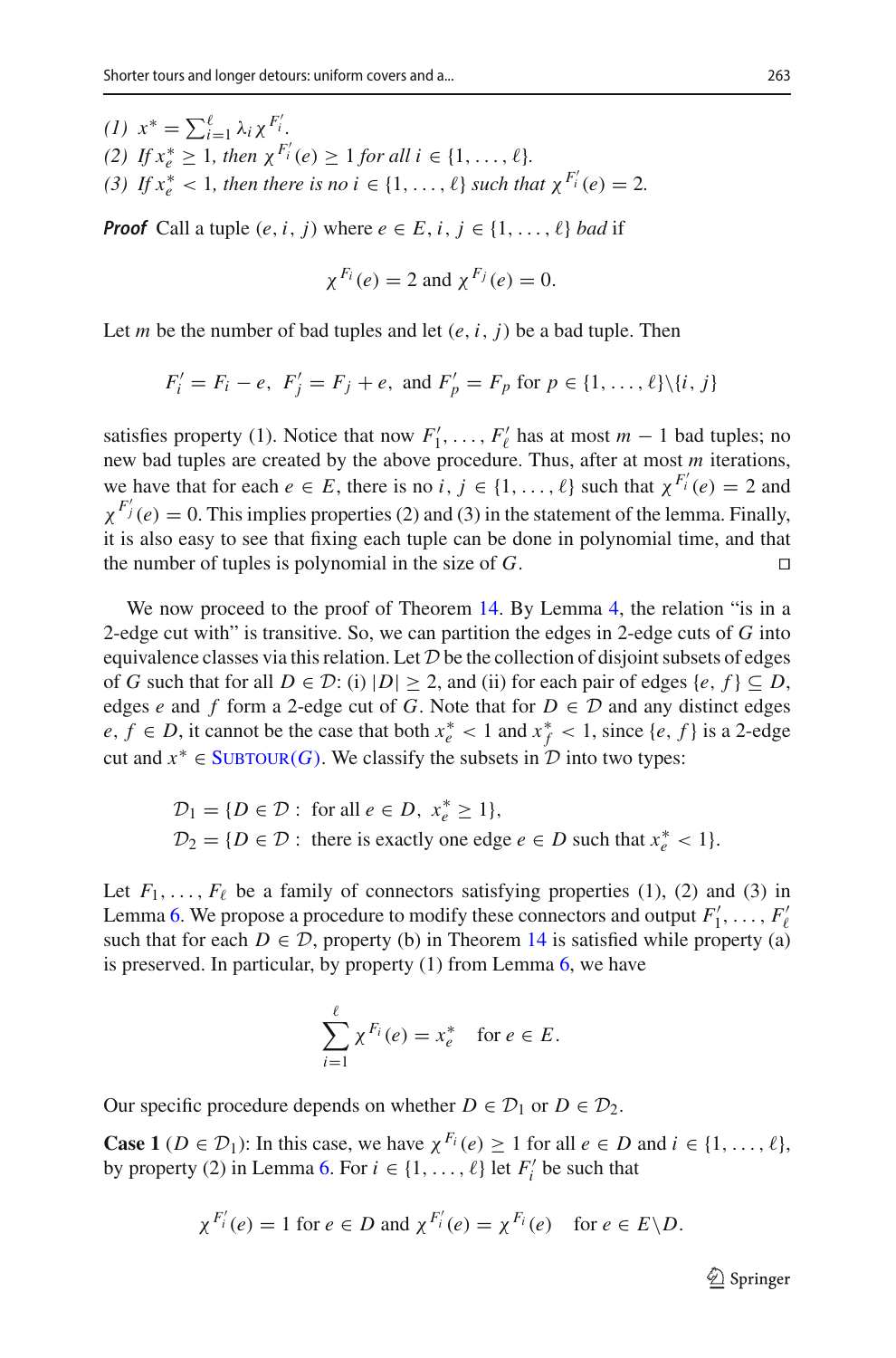Now we reset  $F_1, \ldots, F_\ell := F'_1, \ldots, F'_\ell$ , and proceed to the next  $D \in \mathcal{D}_1$ .

It is easy to see that we can apply this procedure iteratively for  $D \in \mathcal{D}_1$ . This is because after applying this operation on  $D \in \mathcal{D}_1$ , properties (2) and (3) in Lemma [6](#page-17-1) are preserved. Moreover, property (1) in Lemma [6](#page-17-1) is also preserved for every edge not in *D*, i.e.

$$
\sum_{i=1}^{\ell} \lambda_i \chi^{F'_i}(e) = x_e^* \quad \text{for all } e \in E \setminus D \qquad \left( \text{and } \sum_{i=1}^{\ell} \lambda_i \chi^{F'_i}(e) \le x_e^* \text{ for all } e \in D \right).
$$

In addition, given any 2-edge cut {*e*, *f*} such that {*e*, *f*}  $\subseteq$  *D* for *D*  $\in$  *D*<sub>1</sub>, we have  $\chi^{F'_i}(e) + \chi^{F'_i}(f) = 1 + 1 = 2$  for all  $i \in \{1, ..., \ell\}.$ 

**Case 2** ( $D \in \mathcal{D}_2$ ): Let *e* be the unique edge in *D* with  $x_e^* < 1$ . By property (3) in Lemma [6,](#page-17-1) we have  $\chi^{F_i}(e) \leq 1$  for all  $i \in \{1, ..., \ell\}$ . Without loss of generality, assume for  $\chi^{F_i}(e) = 1$  for  $i \in \{1, ..., p\}$  and  $\chi^{F_i}(e) = 0$  for  $i \in \{p+1, ..., \ell\}$ . For  $i \in \{1, \ldots, p\}$ , let  $F_i'$  be such that

$$
\chi^{F'_i}(f) = 1
$$
 for  $f \in D$  and  $\chi^{F'_i}(f) = \chi^{F_i}(f)$  for  $f \in E \backslash D$ .

For  $i \in \{p+1, \ldots, \ell\}$ , let  $F_i'$  be such that

$$
\chi^{F'_i}(e) = 0
$$
,  $\chi^{F'_i}(f) = 2$  for  $f \in D \setminus \{e\}$  and  $\chi^{F'_i}(f) = \chi^{F_i}(f)$  for  $f \in E \setminus D$ .

Now we reset  $F_1, \ldots, F_\ell := F'_1, \ldots, F'_\ell$ , and proceed to the next  $D \in \mathcal{D}_2$ . After each iteration, we observe that

<span id="page-19-0"></span>
$$
\sum_{i=1}^{\ell} \lambda_i \chi^{F'_i}(e) = \sum_{i=1}^p \lambda_i \chi^{F'_i}(e) + \sum_{i=p+1}^{\ell} \lambda_i \chi^{F'_i}(e)
$$

$$
= \sum_{i=1}^p \lambda_i = x_e^*.
$$
(2)

For  $f \in D \setminus \{e\}$ , we have

 $\mathcal{D}$  Springer

$$
\sum_{i=1}^{\ell} \lambda_i \chi^{F'_i}(f) = \sum_{i=1}^p \lambda_i \chi^{F'_i}(f) + \sum_{i=p+1}^{\ell} \lambda_i \chi^{F'_i}(f)
$$
  

$$
= \sum_{i=1}^p \lambda_i + 2 \sum_{i=p+1}^{\ell} \lambda_i
$$
  

$$
= x_e^* + 2(1 - x_e^*)
$$
  

$$
= 2 - x_e^*
$$
  

$$
\leq x_f^*
$$
 (Since  $x^* \in \text{SUBTOUR}(G)$ ).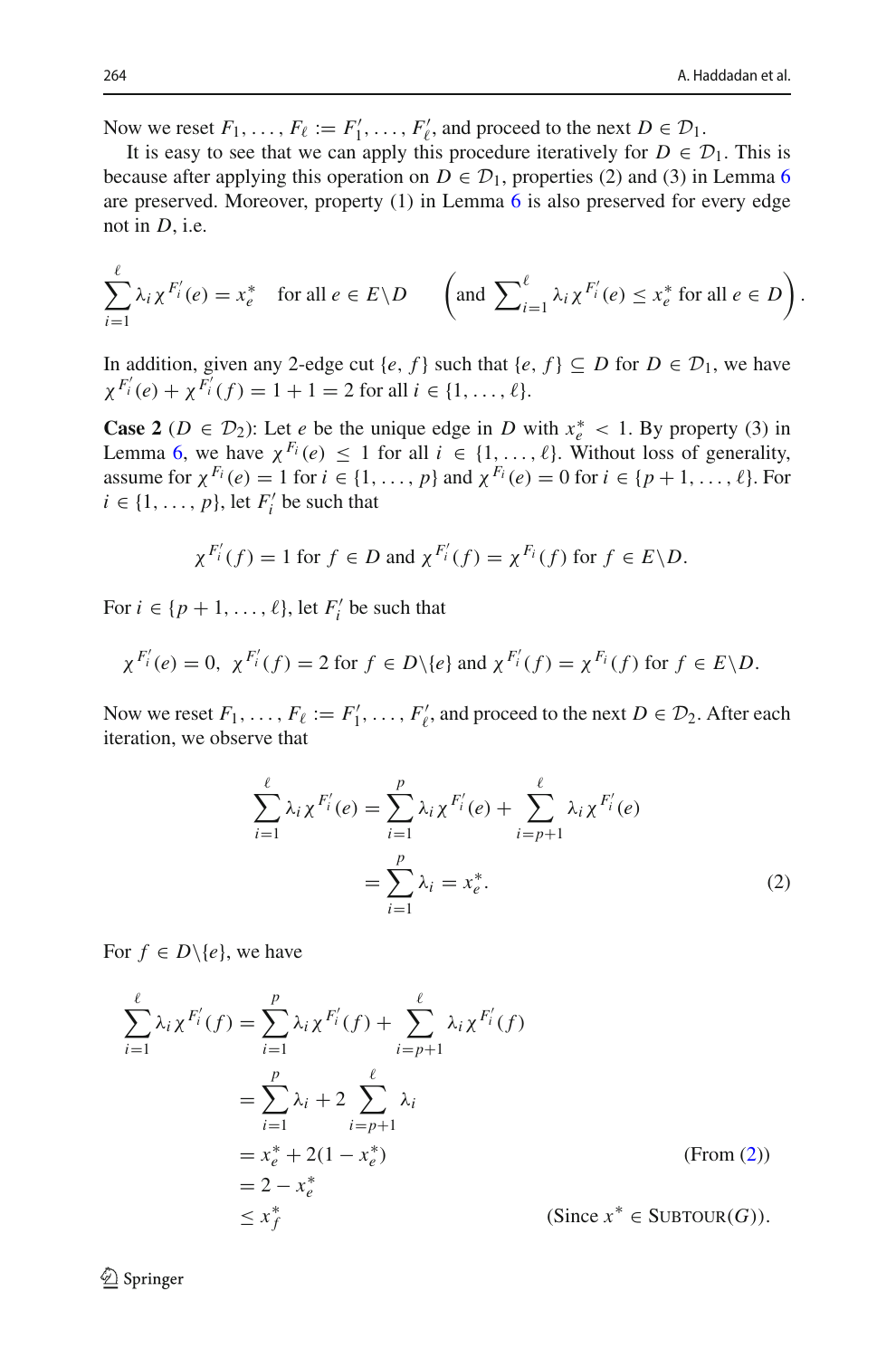This also clearly holds for any  $f \in E \backslash D$  as we do not touch these edges. Note that after the final iteration,  $F_1, \ldots, F_\ell$  are connected, spanning multigraphs of *G*, because we began with connected, spanning multigraphs and we only remove an edge *f* from *Fi* if it contained at least two copies of *f* .

Finally, note that given any 2-edge cut {*e*, *f*}  $\in$  *D* for *D*  $\in$  *D*<sub>2</sub>, we have  $\chi^{F_i}(e)$  +  $\chi^{F_i}(f) = 1 + 1 = 2, \chi^{F_i}(e) + \chi^{F_i}(f) = 0 + 2 = 2 \text{ or } \chi^{F_i}(e) + \chi^{F_i}(f) = 2 + 2 = 4$ for all  $i \in \{1, \ldots, \ell\}$ . This concludes the proof of Theorem [14.](#page-16-0)

#### **4.3 Subcubic graphs**

We now present two applications of Theorem [14.](#page-16-0) In the first application, we show that for a node-weighted, subcubic graph, Christofides' algorithm has an approximation factor better than  $\frac{3}{2}$  when the weight of an optimal subtour solution is strictly larger than twice the sum of the node weights. In the second application, we show that there is a set of edges that can be added to a connector to yield a 2-edge-connected graph, and this addition can be found via an application of the tree augmentation problem, which we introduced in Sect. [2.3.](#page-6-1) This resembles methods used in the proof of Theorem [9.](#page-10-2) We then show that combining the approaches in these applications, we can beat the approximation ratio of Christofides' algorithm for 2EC on node-weighted, subcubic graphs.

<span id="page-20-2"></span>A useful fact about node-weighted, subcubic graphs is that the total edge weight cannot be too much larger than *zG*.

**Fact 4** *Let*  $G = (V, E)$  *be a node-weighted, subcubic graph. Then*  $w(E) \leq \frac{3}{2}z_G$ .

*Proof* Observe that  $w(E) \leq 3 \cdot \sum_{v \in V} f_v$ , where  $f : V \to \mathbb{R}^+$  is the node-weight function. Also, notice that  $z_G \geq 2 \cdot \sum_{v \in V} f_v$ . function. Also, notice that  $z_G \geq 2 \cdot \sum$  $\Box$ 

<span id="page-20-1"></span>Since all graphs are assumed to be 2-vertex-connected (i.e., bridgeless), we can show the following fact.

**Fact 5** Let  $G = (V, E)$  be a node-weighted, subcubic graph. Then  $z_G \leq 3 \cdot \sum_{v \in V} f_v$ .

*Proof* This follows from the fact that  $x_e = 1$  for all  $e \in E$  is a feasible solution for  $SUBTOUR(G)$  when *G* is a 2-vertex-connected subcubic graph.  $\Box$ 

For the remainder of this section, let  $x^*$  be an optimal solution for  $\text{SUBTOUR}(G)$ . By Theorem [14,](#page-16-0) we have  $x^* \ge \sum_{i=1}^{\ell} \lambda_i \chi^{F_i}$  where  $\overline{F_i}$  is a connector satisfying (a) and (b) in the statement of Theorem [14](#page-16-0) for  $i \in \{1, ..., \ell\}$ . Let  $x' = \sum_{i=1}^{\ell} \lambda_i \chi^{F_i}$ . Clearly  $\sum_{e \in E} w(e) x'_e \le z_G$ . Define  $\bar{x} \in \mathbb{R}^E$  as follows:  $\bar{x}_e = \min\{1, x'_e\}$ .  $e \in E$  *w*(*e*)*x*<sub>*e*</sub>  $\le z_G$ . Define  $\bar{x} \in \mathbb{R}^E$  as follows:  $\bar{x}_e = \min\{1, x_e\}$ .

#### <span id="page-20-0"></span>**4.3.1 An algorithm for TSP à la Christofides with simple deletions**

In the graph metric, every (minimum) spanning tree has weight at most *n*. It follows that in the case where  $z_G \geq (1 + \epsilon)n$ , Christofides' algorithm has an approximation guarantee strictly better than  $\frac{3}{2}$  (in fact, at most  $(\frac{3}{2} - \frac{\epsilon}{1+\epsilon})$ ). This implies that, in some sense, the most difficult case for graph-TSP is when  $z_G = n$ . It seems that it should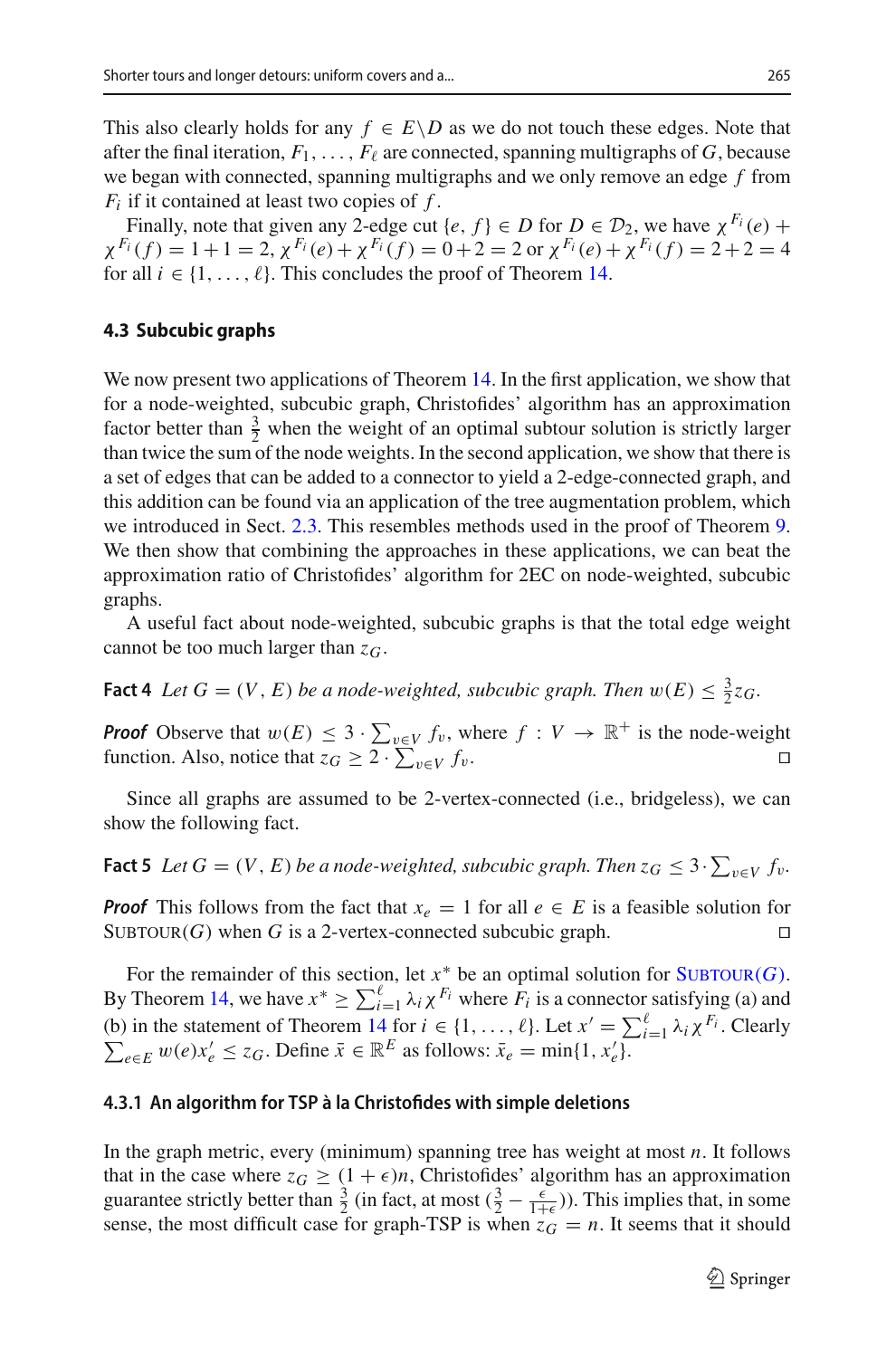

<span id="page-21-0"></span>**Fig. 1** The graph in **b** has a total of 10*t* (here  $t = 5$ ) vertices: each circular vertex corresponds to the gadget in **a**. The weight of each square vertex in **b** is 1, and all other vertices have weight zero. A minimum spanning tree (denoted by the thick, blue edges) has weight 5*t* − 2 while sum of the node weights is 2*t*. In this case, Theorem [15](#page-23-0) yields a tour of weight  $7t - 2$ , providing a  $\frac{7}{5}$ -approximation for this instance (color figure online)

also be the case for node-weighted graphs: the most difficult case should be when  $z_G = 2 \cdot \sum_{v \in V} f_v$ , and when  $z_G \geq (1 + \epsilon) \cdot 2 \cdot \sum_{v \in V} f_v$ , Christofides' algorithm should give an approximation guarantee strictly better than  $\frac{3}{2}$ .

However, in the case of node-weighted graphs (even for subcubic graphs), a minimum spanning tree of *G* may have weight exceeding  $2 \cdot \sum_{v \in V} f_v$  when  $z_G > 2 \cdot \sum_{v \in V} f_v$ 2·  $\sum_{v \in V} f_v$ . See Fig. [1](#page-21-0) for an example. Thus, proving an approximation factor strictly better than  $\frac{3}{2}$  for node-weighted graphs in this scenario does not follow the same argument as in the graph metric. Nevertheless, we can use connectors to prove that we can beat Christofides' algorithm when *G* is a subcubic node-weighted graph and *zG* is much larger than  $2 \cdot \sum_{v \in V} f_v$ .

<span id="page-21-2"></span>**Lemma 7** *Let*  $G = (V, E)$  *be a graph with nonnegative edge weights. There is an efficient algorithm to find a tour in G with weight at most*  $z_G + \frac{w(E)}{3}$ *.* 

<span id="page-21-3"></span>In fact, we prove something slightly stronger that will be useful later in the paper.

**Lemma 8** *Let*  $G = (V, E)$  *be a graph with nonnegative edge weights. There is an efficient algorithm to find a tour in G with weight at most*  $\frac{w(E)}{3} + \frac{1}{3} \cdot \sum_{e \in E} w(e) x_e' +$  $\frac{2}{3} \cdot \sum_{e \in E} w(e) \bar{x}_e.$ 

For a subset *T* of vertices in *V*, where  $|T|$  is even, a *T*-join of *G* is a subgraph *J* of *G* in which the set of odd-degree vertices of *J* are exactly *T* . Edmonds and Johnson [\[12](#page-27-21)] proved that the inequalities below describe the convex hull of *T* -joins of *G*.

<span id="page-21-1"></span>
$$
x(\delta(U)\setminus W) - x(W) \ge 1 - |W| \quad \text{for } U \subseteq V, W \subseteq \delta(U), |U \cap T| + |W| \text{ odd}
$$
  
(*T*-Join(*G*))  

$$
0 \le x_e \le 1 \qquad \text{for all } e \in E.
$$

In Christofides' algorithm, one can write an optimal solution  $x^*$  for  $\text{SUBTOUR}(G)$ as a convex combination of spanning trees (see Fact [1\)](#page-5-3). Each of these spanning trees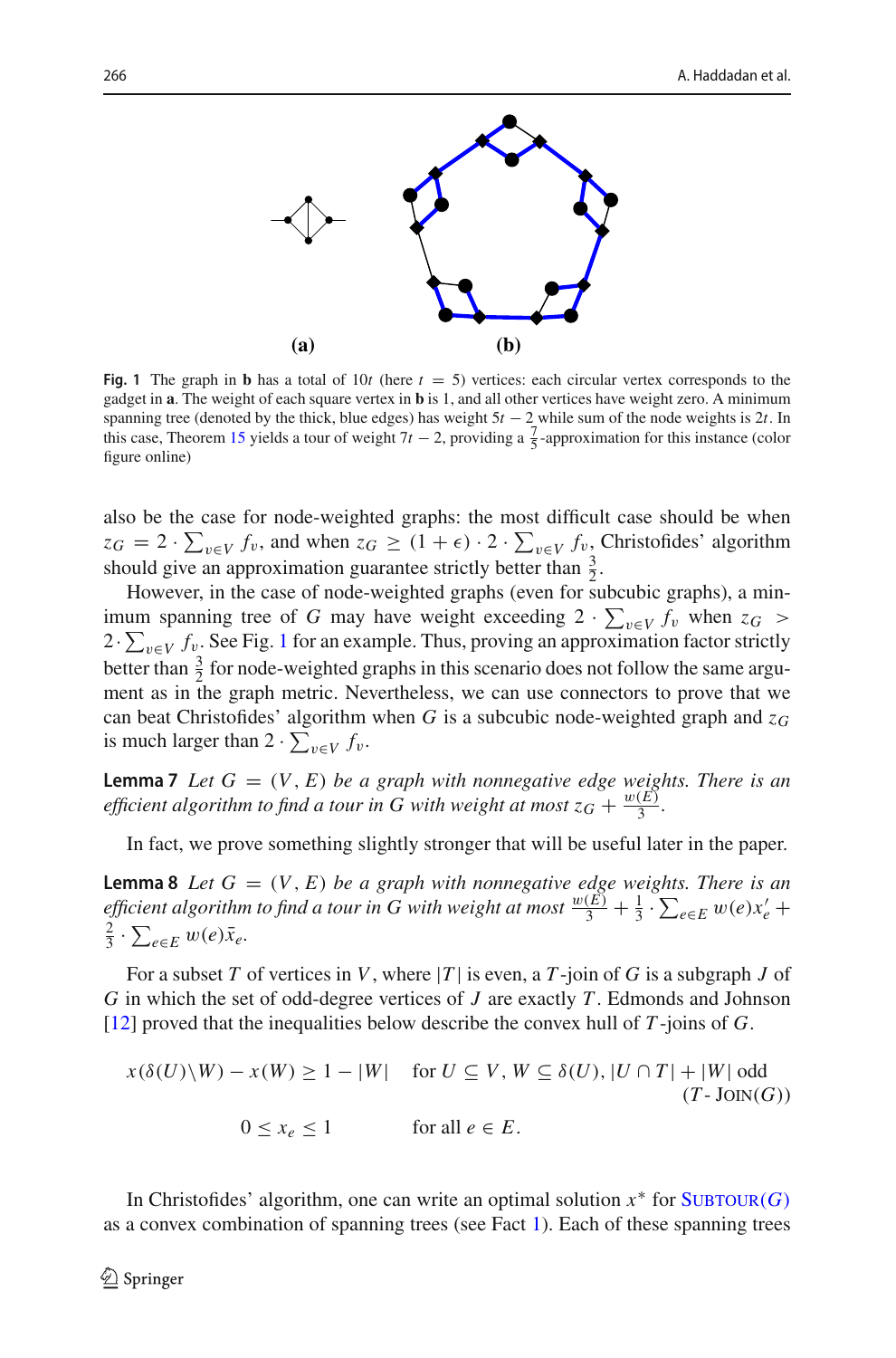is then augmented with a *T*-join, where  $T \subseteq V$  is the set of odd-degree vertices in the spanning tree. In particular, for a spanning tree *F* of *G*, let *T* be the set of odd-degree vertices of *F*. Then,  $\frac{x^*}{2}$  dominates a point in the *T*-join polytope. This mean the vector  $x^* + \frac{x^*}{2} = \frac{3}{2}x^*$  dominates a convex combination of tours of *G*.

If we decompose the optimal solution for  $\text{SUBTOUR}(G)$  into a family of connectors according to Theorem [14,](#page-16-0) then we can augment each connector by a *T* -join that is obtained from writing the vector  $\{\frac{1}{3}\}^E$  as a convex combination of *T*-joins.

<span id="page-22-1"></span>**Lemma 9** *Let*  $\mathcal F$  *be a family of connectors for*  $G = (V, E)$  *satisfying properties* (*a*) *and (b) from Theorem [14](#page-16-0). For an*  $F_i \in \mathcal{F}$ *, let T denote the odd-degree vertices in*  $F_i$ *. Then the vector*  $\{\frac{1}{3}\}^E$  *belongs to*  $T$ - JOIN(*G*).

*Proof* Let *F* be a connector of *G* and let  $T \subseteq V$  denote the vertices with odd degree in *F*. Since all edges have value  $\frac{1}{3}$ , we only need to check that

$$
\frac{|\delta(U)|}{3} + \frac{|W|}{3} \ge 1 \quad \text{for } U \subseteq V, W \subseteq \delta(U), |U \cap T| + |W| \text{ odd.}
$$
 (3)

Consider  $U \subset V$  such that  $|\delta(U)| = 2$ . Note that  $\sum_{e \in \delta(U)} \chi_e^F$  is even by the properties of a connector. This implies that  $|U \cap T|$  is even. So we need to check the case where  $|W| = 1$ . In this case, we see that Inequality [\(3\)](#page-22-0) is satisfied. Now consider case in which  $|\delta(U)| \geq 3$ . In this case,

$$
\frac{|\delta(U)|}{3} + \frac{|W|}{3} \ge \frac{|\delta(U)|}{3} \ge 1.
$$

Hence,  $\{\frac{1}{3}\}^E \in T$  - JOIN(*G*).

Observe that Lemma [9](#page-22-1) is sufficient to prove Lemma [7.](#page-21-2) To prove (the potentially stronger) Lemma [8,](#page-21-3) we modify Christofides' algorithm further by adding the following *deletion* step. Suppose an edge *e* occurs in a connector *F* as a doubled edge. If this edge  $e$  also belongs to the  $T$ -join  $J$ , we remove two copies of  $e$  from the multigraph  $F \cup J$ . We observe that the resulting multigraph remains a tour.

<span id="page-22-2"></span>**Observation 4** Let F be a connector for  $G = (V, E)$  and let J be a T-join, where T *is the set of vertices with odd degree in F. Let*  $E' \subset E$  *denote the set of edges that occur doubled in F and also belong to J. Then the multigraph F* ∪ *J*\{2*E* } *is a tour.*

We are now ready to prove Lemma [8](#page-21-3) via an analysis of the modified Christofides' algorithm we have just described.

**Proof of Lemma [8](#page-21-3)** We have  $x' = \sum_{i=1}^{\ell} \lambda_i \chi^{F_i}$  where  $F_i$  is a connector satisfying (a) and (b) in the statement of Theorem [14](#page-16-0) for  $i \in \{1, \ldots, \ell\}$ . Choose  $i \in \{1, \ldots, \ell\}$  uniformly at random according to the probability distribution defined by  $\lambda_1, \ldots, \lambda_\ell$ . Let  $T_i$  be the set of odd-degree vertices of *F<sub>i</sub>*. By Lemma [9,](#page-22-1) we have  $\{\frac{1}{3}\}^E = \sum_{j=1}^{\ell_i} \lambda_j^i \chi^{J_j^i}$ , where  $J_j^i$  is a  $T_i$ -join of *G*. Choose  $j \in \{1, ..., \ell_i\}$  at random according to probability distribution defined by  $\lambda_1^i, \ldots, \lambda_{\ell_i}^i$ . Let  $E' \subset E$  denote the edges that occur doubled

<span id="page-22-0"></span> $\Box$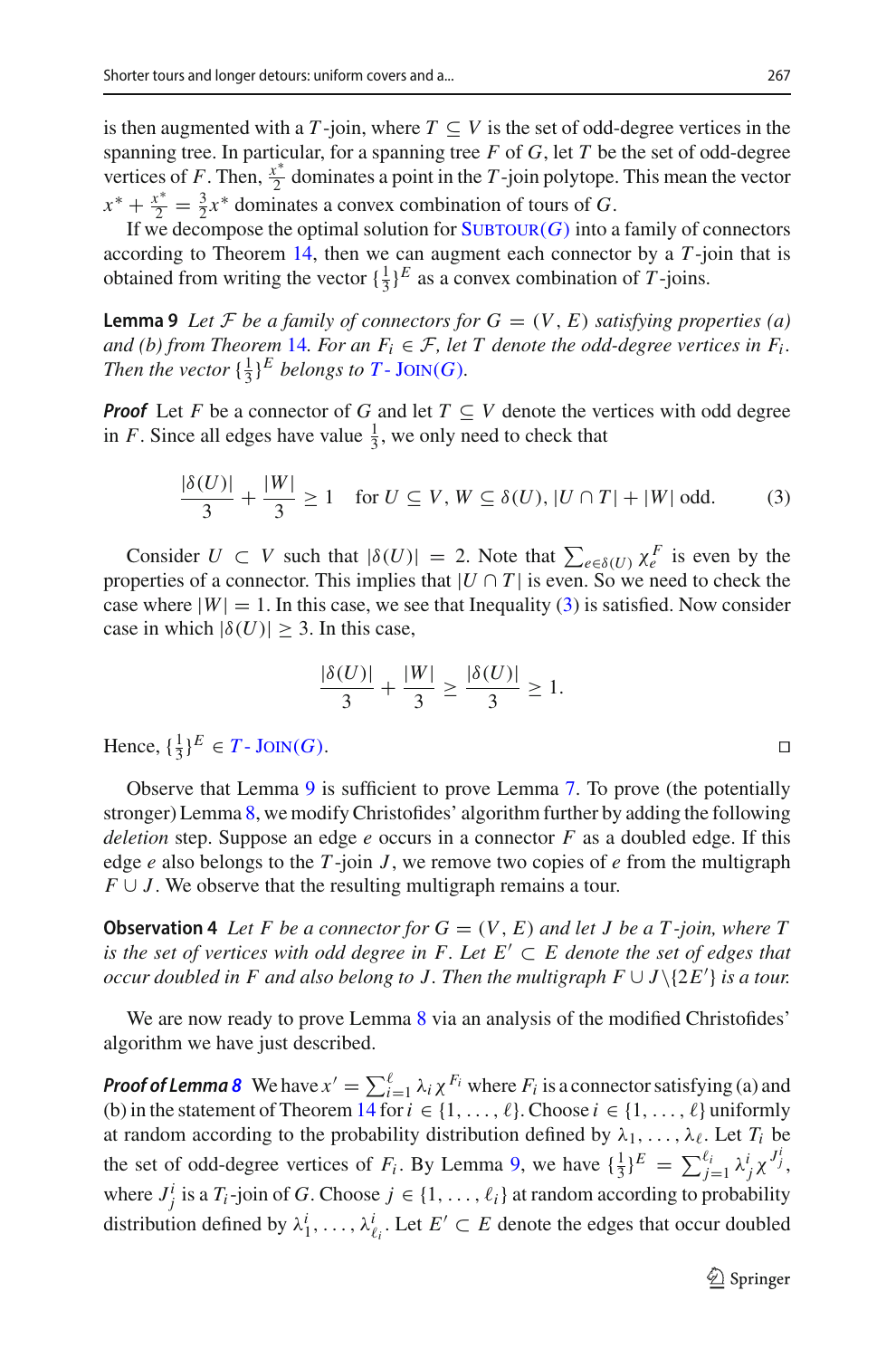Ч

in *F<sub>i</sub>* and also belong to *J*<sup>*j*</sup>. By Observation [4,](#page-22-2) *H* = *F<sub>i</sub>*  $\cup$  *J*<sup>*j*</sup> \{2*E'*} is a tour of *G*. We have

$$
\mathbb{E}[w(H)] = \mathbb{E}[w(F_i)] + \mathbb{E}[w(J_j^i)] - 2 \cdot \mathbb{E}[w(E')]
$$
  
\n
$$
= \sum_{e \in E} w(e)x_e' + \frac{w(E)}{3} - 2 \cdot \sum_{e \in E:x_e' > 1} w(e) \cdot \Pr[\chi_e^{F_i} = 2] \cdot \Pr[e \in J_j^i]
$$
  
\n
$$
= \sum_{e \in E} w(e)x_e' + \frac{w(E)}{3} - 2 \cdot \sum_{e \in E:x_e' > 1} w(e)(x_e' - 1) \cdot \frac{1}{3}
$$
  
\n
$$
= \sum_{e \in E} w(e)x_e' + \frac{w(E)}{3} - \frac{2}{3} \left( \sum_{e \in E:x_e' > 1} w(e)x_e' - \sum_{e \in E:x_e' > 1} w(e) \right)
$$
  
\n
$$
= \sum_{e \in E} w(e)x_e' + \frac{w(E)}{3} - \frac{2}{3} \left( \sum_{e \in E} w(e)x_e' - \sum_{e \in E} w(e)\bar{x}_e \right)
$$
  
\n
$$
= \frac{\sum_{e \in E} w(e)x_e'}{3} + \frac{w(E)}{3} + \frac{2}{3} \cdot \sum_{e \in E} w(e)\bar{x}_e.
$$

<span id="page-23-0"></span>**Theorem 15** Let G be a node-weighted, subcubic graph. If  $z_G \geq 2 \cdot (1+\epsilon) \cdot \sum_{v \in V} f_v$ , *then there is an*  $(\frac{3}{2} - \frac{\epsilon}{3})$ *-approximation algorithm for TSP on G.* 

*Proof* For a node-weighted, subcubic graph, we have

<span id="page-23-1"></span>
$$
w(E) \le 3 \cdot \sum_{v \in V} f_v.
$$
 (4)

By the assumption of the theorem and [\(4\)](#page-23-1), we have  $z_G \geq 2(1+\epsilon) \sum_{v \in V} f_v \geq 2(1+\epsilon)$  $\frac{2(1+\epsilon)}{3}$  *w*(*E*). Applying Lemma [7,](#page-21-2) we get a tour of weight at most

$$
z_G + \frac{w(E)}{3} \le \left(\frac{3+2\epsilon}{2+2\epsilon}\right) \cdot z_G
$$
  
=  $\left(\frac{3}{2} - \frac{\epsilon}{2+2\epsilon}\right) \cdot z_G$   

$$
\le \left(\frac{3}{2} - \frac{\epsilon}{3}\right) \cdot z_G.
$$

The last inequality comes from the fact that  $\epsilon \leq \frac{1}{2}$  since  $z_G \leq 3 \cdot \sum_{v \in V} f_v$ , which follows from Fact [5.](#page-20-1)  $\Box$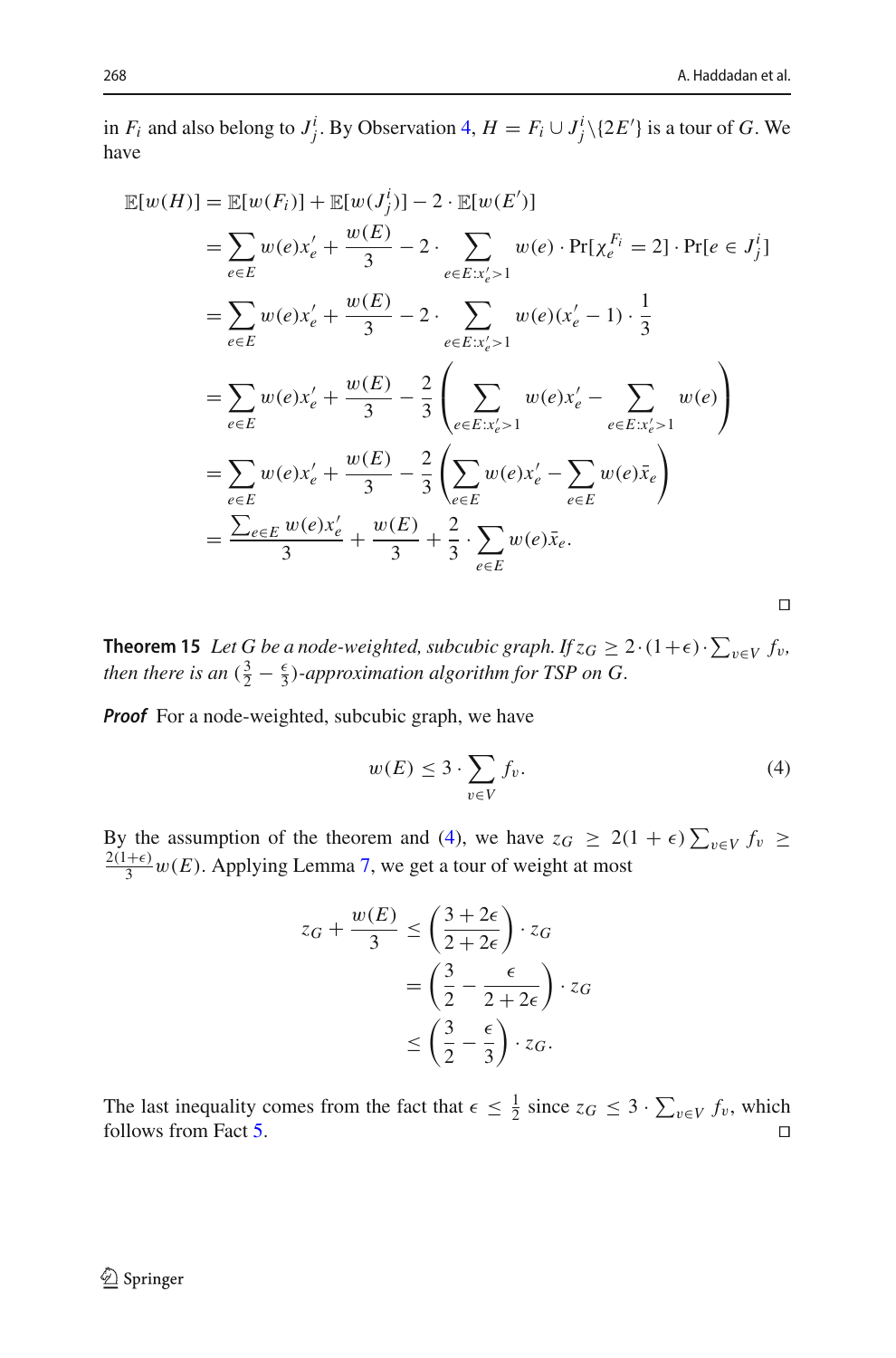#### <span id="page-24-0"></span>**4.3.2 An algorithm for 2EC**

Recall the set-up for 2EC. We are given a graph  $G = (V, E)$  with nonnegative weights  $w(e)$  for  $e \in E$ . Our goal is to find a minimum weight 2-edge-connected multigraph of *G*. We now prove the following lemma.

<span id="page-24-3"></span>**Lemma 10** *Let*  $G = (V, E)$  *be a graph with nonnegative edge weights. We can find a* 2-edge-connected multigraph of G with weight at most  $\sum_{e \in E} w(e) x'_e + \frac{2}{3} w(E) - \frac{2}{3} \cdot \sum_{e \in E} w(e) \overline{x}_e$  $\frac{2}{3} \cdot \sum_{e \in E} w(e) \bar{x}_e.$ 

**Proof** Recall that we have  $x' = \sum_{i=1}^{\ell} \lambda_i \chi^{F_i}$  where  $F_i$  is a connector satisfying (a) and (b) in the statement of Theorem [14](#page-16-0) for  $i \in \{1, \ldots, \ell\}$ . For  $i \in \{1, \ldots, \ell\}$ , let  $S_i$ be the family of 1-edge cuts of  $F_i$ . As discussed in Sect. [2.3,](#page-6-1) there is a laminar family  $S_i^* \subseteq S_i$  that is enough to describe COVER(*G*, *F<sub>i</sub>*) for all  $i \in \{1, ..., \ell\}$ . Define vector  $y^i \in \mathbb{R}^E$  as follows:  $y^i_e = 0$  for  $e \in F_i$  and  $y^i_e = \frac{1}{2}$  for  $e \in E \backslash F_i$ .

<span id="page-24-1"></span>**Claim 1** For  $i \in \{i, ..., \ell\}$ , we have  $y^i \in \text{CovER}(G, F_i)$ .

*Proof* Let *S* be a 1-edge cut of  $F_i$ . Then  $\delta(S) \cap F_i$  contains exactly one edge *e*. Note that it cannot be the case that  $|\delta(S)| = 2$ . This is because if  $\delta(S)$  were a 2-edge cut of *G*, then by property (b) in Theorem [14,](#page-16-0) there would be an even number of edges in  $F_i$ that are also in  $\delta(S)$ . Hence,  $|\delta(S)| \geq 3$ . So we have

$$
\sum_{e \in \delta(S)} y_e = \sum_{e \in \delta(S) \setminus F_i} \frac{1}{2} = \sum_{e \in \delta(S) \setminus \{e\}} \frac{1}{2} = \frac{|\delta(S) \setminus \{e\}|}{2} \ge 1.
$$

This concludes the proof of the claim.

<span id="page-24-2"></span>For  $i \in \{1, ..., \ell\}$ , define vector  $r^i$  as follows:  $r^i_e = 0$  for  $e \in F_i$  and  $r^i_e = \frac{2}{3}$  for  $e \in E \backslash F_i$ .

**Claim 2** For  $i \in \{1, ..., \ell\}$ , the vector  $r^i$  can be written as a convex combination of 1-covers of *Fi* .

*Proof* By Claim [1](#page-24-1) and Theorem [6,](#page-7-1) vector  $\frac{4}{3}y^i$  can be written as a convex combination of 1-covers of  $F_i$ , and  $\frac{4}{3}y^i = r^i$ . **Experimental and the contract of the Contract of Contract of the Contract of Contract of Contract of Contract**<br>The contract of the contract of the contract of the contract of the contract of the contract of the contract  $\Box$ 

By Claim [2,](#page-24-2) for  $i \in \{1, ..., \ell\}$  we can write  $r^i$  as  $\sum_{j=1}^{\ell_i} \lambda_j^i C_j^i$ , where for  $j \in$  $\{1, \ldots, \ell_i\}, C^i_j$  is a 1-cover for  $F_i$ . Let  $R^i_j = F_i \cup C^i_j$ . Notice, for all choices of *i* and *j*,  $R_i^j$  is a 2-edge-connected multigraph of *G*. To argue that there exists a low-weight, 2-edge-connected multigraph, we show the following claim.

**Claim 3** There exists  $i \in \{1, ..., \ell\}$  and  $j \in \{1, ..., \ell_i\}$  such that  $R^i_j \leq$  $\sum_{e \in E} w(e) x_e' + \frac{2}{3} w(E) - \frac{2}{3} \cdot \sum_{e \in E} w(e) \bar{x}_e$ .

$$
\Box
$$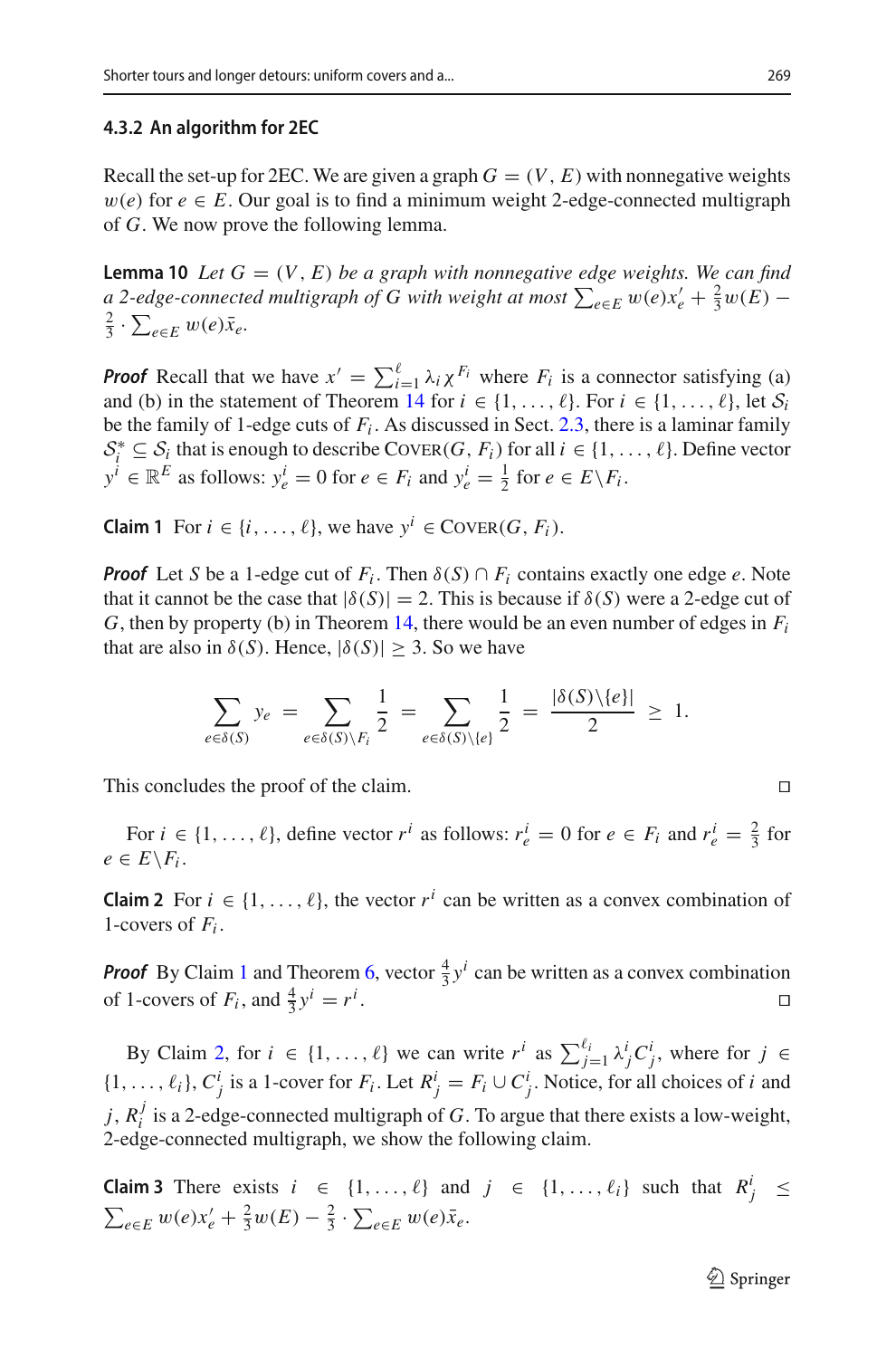*Proof* Pick  $i \in \{1, \ldots, \ell\}$  at random according to the probability distribution defined by  $\lambda_1, \ldots, \lambda_\ell$ . Now, pick  $j \in \{1, \ldots, \ell_i\}$  at random according to the probability distribution defined by  $\lambda_1^i$ , ...,  $\lambda_{\ell_i}^i$ . We have

$$
\mathbb{E}[w(R_j^i)] = \mathbb{E}[w(F_i)] + \mathbb{E}[w(C_j^i)]
$$
\n
$$
= \sum_{e \in E} (2w(e) \cdot \Pr[\chi^{F_i}(e) = 2] + w(e) \cdot \Pr[\chi^{F_i}(e) = 1]) + \sum_{e \in E} w(e) \cdot \Pr[e \in C_j^i]
$$
\n
$$
= \sum_{e \in E} (2w(e) \cdot \Pr[\chi^{F_i}(e) = 2] + w(e) \cdot \Pr[\chi^{F_i}(e) = 1]) + \sum_{e \in E} \frac{2}{3}w(e) \cdot \Pr[\chi^{F_i}(e) = 0]
$$
\n
$$
= \sum_{e \in E:x_e^i > 1} \left( 2w(e) \cdot \underbrace{\Pr[\chi^{F_i}(e) = 2]}_{= (x_e^i - 1)} + w(e) \cdot \underbrace{\Pr[\chi^{F_i}(e) = 1]}_{= (2 - x_e^i)} + \frac{2}{3}w(e) \cdot \underbrace{\Pr[\chi^{F_i}(e) = 0]}_{= 0} \right)
$$
\n
$$
+ \sum_{e \in E:x_e^i \le 1} \left( 2w(e) \cdot \underbrace{\Pr[\chi^{F_i}(e) = 2]}_{= 0} + w(e) \cdot \underbrace{\Pr[\chi^{F_i}(e) = 1]}_{= x_e^i} + \frac{2}{3}w(e) \cdot \underbrace{\Pr[\chi^{F_i}(e) = 0]}_{= (1 - x_e^i)} \right)
$$
\n
$$
= \sum_{e \in E:x_e^i > 1} (2w(e)x_e^i - 2w(e) + 2w(e) - w(e)x_e^i) + \sum_{e \in E:x_e^i \le 1} \left( w(e)x_e^i + \frac{2}{3}w(e) - \frac{2}{3}w(e)x_e^i \right)
$$
\n
$$
= \sum_{e \in E:x_e^i > 1} w(e)x_e^i + \sum_{e \in E} \left( \frac{1}{3}w(e)x_e^i + \frac{2}{3}w(e) \right)
$$
\n
$$
= \sum_{e \in E} w(e)x_e^i - \sum_{e \in E} w(e)\bar{x}_e + \sum_{e \in E} \frac{1}{3}w(e)\bar{x}_e + \sum_{e \in E} \frac{2}{3}w(e)
$$
\n
$$
= \sum_{e \in E} w(e)x_e
$$

Ч

 $\Box$ 

This concludes the proof of Lemma [10.](#page-24-3)

Assume  $w(E) \leq \frac{3}{2}z_G$ . In this case, Lemma [10](#page-24-3) finds a 2-edge-connected multigraph of weight at most  $2z_G - \frac{2}{3} \cdot \sum_{e \in E} w(e)\bar{x}_e$ . If  $\sum_{e \in E} w(e)\bar{x}_e = z_G$ , then this implies a  $\frac{4}{3}$ -approximation for 2EC. (Note that this is the case if  $x^* \le 1$ .) However, there are instances for which this does not happen. Figure [2](#page-26-0) illustrates an example where the algorithm in Lemma [10](#page-24-3) does not improve the bound of Christofides' algorithm.

<span id="page-25-0"></span>**Lemma 11** *Let*  $G = (V, E)$  *be a graph such that*  $w(E) \leq \beta \cdot z_G$ *, then there is a*  $(\frac{2}{3} + \frac{\beta}{2})$ -approximation for 2EC on graph G.

*Proof* Taking the best of the guarantees from Lemmas [8](#page-21-3) and [10,](#page-24-3) we have an algorithm that outputs a 2-edge-connected multigraph of weight at most

$$
\frac{1}{2} \left( \frac{4}{3} \sum_{e \in E} w(e) x'_e + w(E) \right) \le \frac{1}{2} \left( \frac{4}{3} z_G + w(E) \right) = \left( \frac{2}{3} + \frac{\beta}{2} \right) \cdot z_G.
$$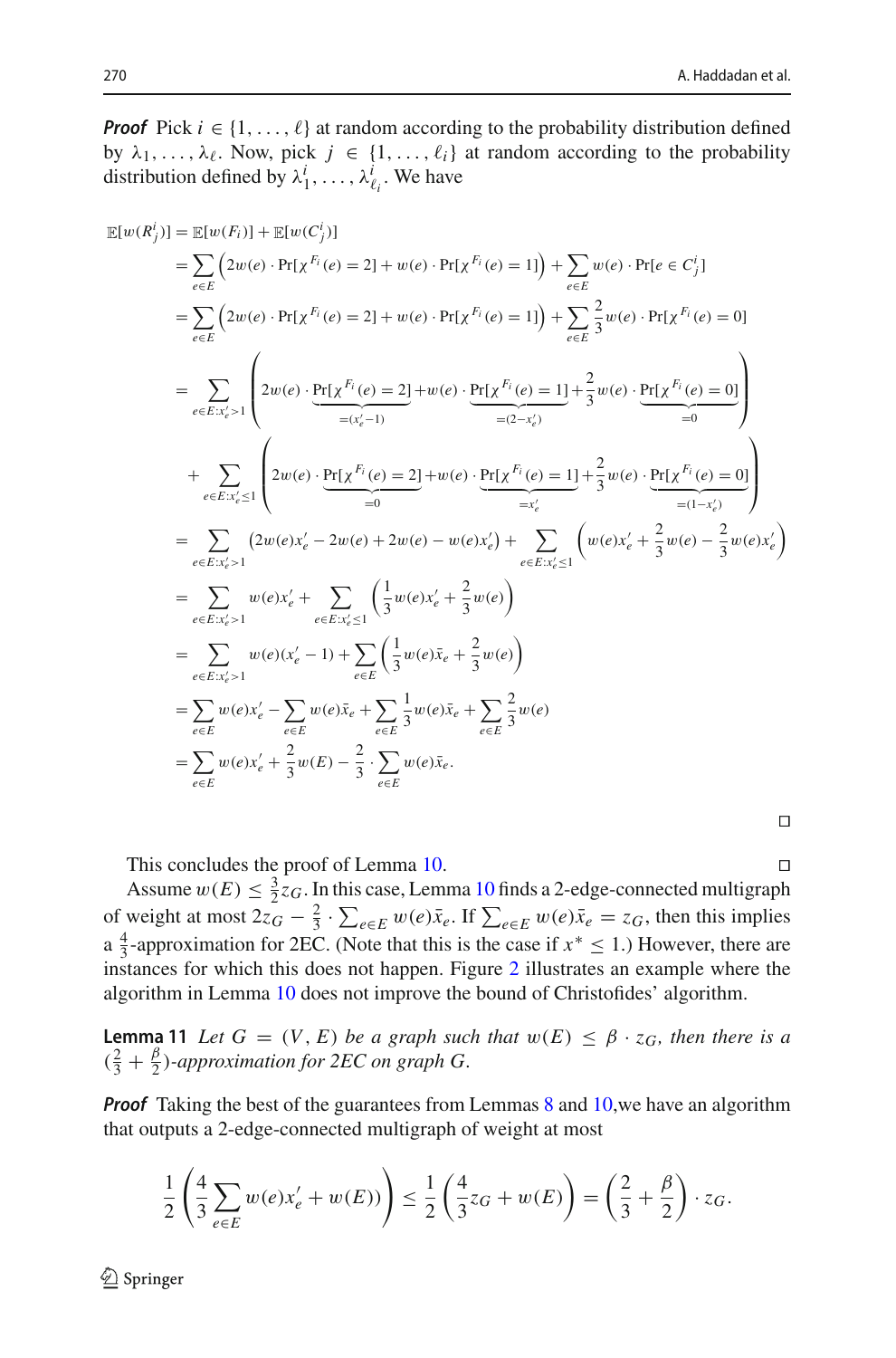

<span id="page-26-0"></span>**Fig. 2** Let  $G = (V, E)$  be the node-weighted  $K_4$  shown above. For  $e \in E$ ,  $w_e$  is defined as the sum of the node-weights of the two endpoints (e.g.,  $w_{v_1v_2} = 2 + 1 = 3$ ). The edge labels represents solution  $x^* \in$ SUBTOUR(*G*). Here we have  $x' = x^*$ . We have  $w(E) = 12$ ,  $\sum_{e \in E} w(e) x'_e = 8$ ,  $\sum_{e \in E} w(e) \overline{x}_e = 6 + 4\epsilon$ . For this *x*<sup>∗</sup>, Lemma [10](#page-24-3) yields a  $(\frac{3-\epsilon}{2})$ -approximation, which does not outperform Christofides' algorithm by any constant factor. However, Lemma [8](#page-21-3) provides a  $(\frac{4+\epsilon}{3})$ -approximation for 2EC on the graph *G* 

Note that the above bound is obtained by taking the average of the two guarantees.  $\Box$ 

**Theorem 4** If G is a node-weighted, subcubic graph, then there exists a  $\frac{17}{12}$ *approximation for 2EC on G.*

**Proof** For a node-weighted, subcubic graph, we have  $w(E) \leq \frac{3}{2}z_G$  (by Fact [4\)](#page-20-2). By Lemma [11,](#page-25-0) we get a  $\frac{17}{12}$ -approximation for 2EC on graph *G*.  $\Box$ 

## **5 Concluding remarks**

Carr and Ravi [\[10](#page-27-7)] proved that for any 4-regular 4-edge-connected graph *G*, the everywhere  $\frac{2}{3}$  vector can be decomposed into a convex combination of 2-edge-connected subgraphs of *G*. This implies an upper bound of  $\frac{4}{3}$  on the integrality gap of half-integer points for the 2EC problem with metric weights. Their proof however does not lead to a polynomial-time algorithm for such instances. In Theorem [11,](#page-12-1) we gave an alternate way (as opposed to that of Wolsey [\[31\]](#page-28-1)) to obtain such a convex combination for the everywhere  $\frac{3}{4}$  vector. It is an interesting open problem to determine if the everywhere  $\frac{3}{4} - \epsilon$  vector for *G* can be decomposed into convex combination tours of *G* in polynomial time. Another open problem is stated in Conjecture [2,](#page-2-3) which is implied by the four-thirds conjecture. Finally, for node-weighted metrics, it would be interesting to find a  $\frac{4}{3}$ -approximation algorithm for TSP in bridgeless, cubic graphs to match the corresponding bound for graph metrics [\[6](#page-27-4)].

**Acknowledgements** We would like to thank Jennifer Iglesias for discussions on the tree augmentation problem, Gérard Cornuéjols for his comments on a preliminary draft of this paper, and Sylvia Boyd for clarifications regarding recent work on the 2EC problem. We thank an anonymous referee for pointing out an error in a previous version: we had claimed a smaller approximation ratio in the statement of Theorem [4.](#page-3-2)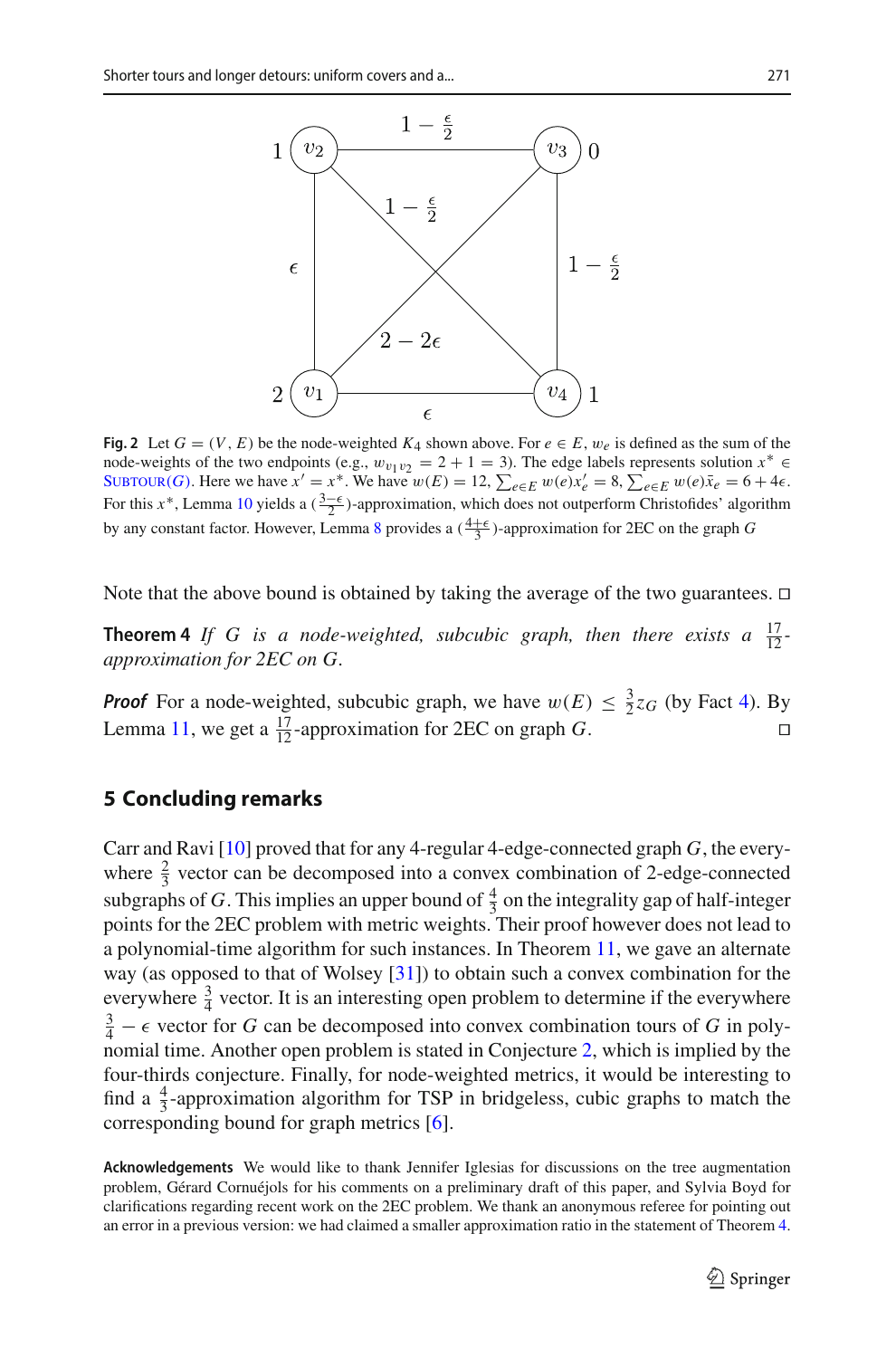The work of A. Haddadan and R. Ravi is supported in part by the U. S. Office of Naval Research under Award Numbers N00014-12-1-1001 and N00014-18-1-2099, and the U. S. National Science Foundation under Award Number CCF-1527032. The work of A. Newman is supported in part by LabEx PERSYVAL-Lab (ANR 11-LABX-0025) and IDEX-IRS SACRE. Our joint work was also supported by a research grant from the Carnegie Bosch Institute.

## **References**

- <span id="page-27-14"></span>1. Boyd, S., Carr, R.: Finding low cost TSP and 2-matching solutions using certain half-integer subtour vertices. Discrete Optim. **8**(4), 525–539 (2011)
- <span id="page-27-5"></span>2. Boyd, S., Yao, F., Sun, Y.: A 5/4-approximation for subcubic 2EC using circulations and obliged edges. Discrete Appl. Math. **209**, 48–58 (2016)
- <span id="page-27-11"></span>3. Boyd, S., Iwata, S., Takazawa, K.: Finding 2-factors closer to TSP tours in cubic graphs. SIAM J. Discrete Math. **27**(2), 918–939 (2013)
- <span id="page-27-8"></span>4. Boyd, S., Legault, P.: Toward a 6/5 bound for the minimum cost 2-edge connected spanning subgraph. SIAM J. Discrete Math. **31**(1), 632–644 (2017)
- <span id="page-27-6"></span>5. Boyd, S., Sebő, A.: The salesman's improved tours for fundamental classes. In: Proceedings of 19th International Conference on Integer Programming and Combinatorial Optimization, pp. 111–122 (2017)
- <span id="page-27-4"></span>6. Boyd, S., Sitters, R., van der Ster, S., Stougie, L.: The traveling salesman problem on cubic and subcubic graphs. Math. Program. **144**(1–2), 227–245 (2014)
- <span id="page-27-2"></span>7. Christofides, N.: Worst-Case Analysis of a New Heuristic for the Travelling Salesman Problem. Technical report, Graduate School of Industrial Administration, Carnegie Mellon University (1976)
- <span id="page-27-12"></span>8. Cheriyan, J., Jordán, T., Ravi, R.: On 2-coverings and 2-packings of laminar families. In: European Symposium on Algorithms, pp. 510–520. Springer, Berlin (1999)
- <span id="page-27-19"></span>9. Cheriyan, J., Karloff, H., Khandekar, R., Könemann, J.: On the integrality ratio for tree augmentation. Oper. Res. Lett. **36**(4), 399–401 (2008)
- <span id="page-27-7"></span>10. Carr, R., Ravi, R.: A new bound for the 2-edge connected subgraph problem. In: Proceedings of 6th International Conference on Integer Programming and Combinatorial Optimization, pp. 112–125. Springer, Berlin (1998)
- <span id="page-27-0"></span>11. Carr, R., Vempala, S.: On the Held–Karp relaxation for the asymmetric and symmetric traveling salesman problems. Math. Program. **100**(3), 569–587 (2004)
- <span id="page-27-21"></span>12. Edmonds, J., Johnson, E.L.: Matching, Euler tours and the Chinese postman. Math. Program. **5**(1), 88–124 (1973)
- <span id="page-27-13"></span>13. Frederickson, G.N., Ja'Ja', J.: Approximation algorithms for several graph augmentation problems. SIAM J. Comput. **10**(2), 270–283 (1981)
- <span id="page-27-3"></span>14. Frederickson, G.N., Ja'Ja', J.: On the relationship between the biconnectivity augmentation and traveling salesman problems. Theor. Comput. Sci. **19**(2), 189–201 (1982)
- <span id="page-27-10"></span>15. Frank, A.: Augmenting graphs to meet edge-connectivity requirements. SIAM J. Discrete Math. **5**(1), 25–53 (1992)
- <span id="page-27-16"></span>16. Goemans, M.X., Bertsimas, D.J.: Survivable networks, linear programming relaxations and the parsimonious property. Math. Program. **60**(1), 145–166 (1993)
- <span id="page-27-17"></span>17. Grötschel, M., Lovász, L., Schrijver, A.: Geometric Algorithms and Combinatorial Optimization. Springer, Berlin (1988)
- <span id="page-27-1"></span>18. Goemans, M.X.: Worst-case comparison of valid inequalities for the TSP. Math. Program. **69**(1), 335–349 (1995)
- <span id="page-27-15"></span>19. Iglesias, J., Ravi, R.: Coloring down: 3/2-approximation for special cases of the weighted tree augmentation problem. [arXiv:1707.05240](http://arxiv.org/abs/1707.05240) (2017)
- <span id="page-27-20"></span>20. Jain, K.: A factor 2 approximation algorithm for the generalized Steiner network problem. Combinatorica **21**(1), 39–60 (2001)
- <span id="page-27-18"></span>21. Kaiser, T., Škrekovski, R.: Cycles intersecting edge-cuts of prescribed sizes. SIAM J. Discrete Math. **22**(3), 861–874 (2008)
- <span id="page-27-9"></span>22. Legault, P.: Towards New Bounds for the 2-Edge Connected Spanning Subgraph Problem. Master's thesis, University of Ottawa (2017)